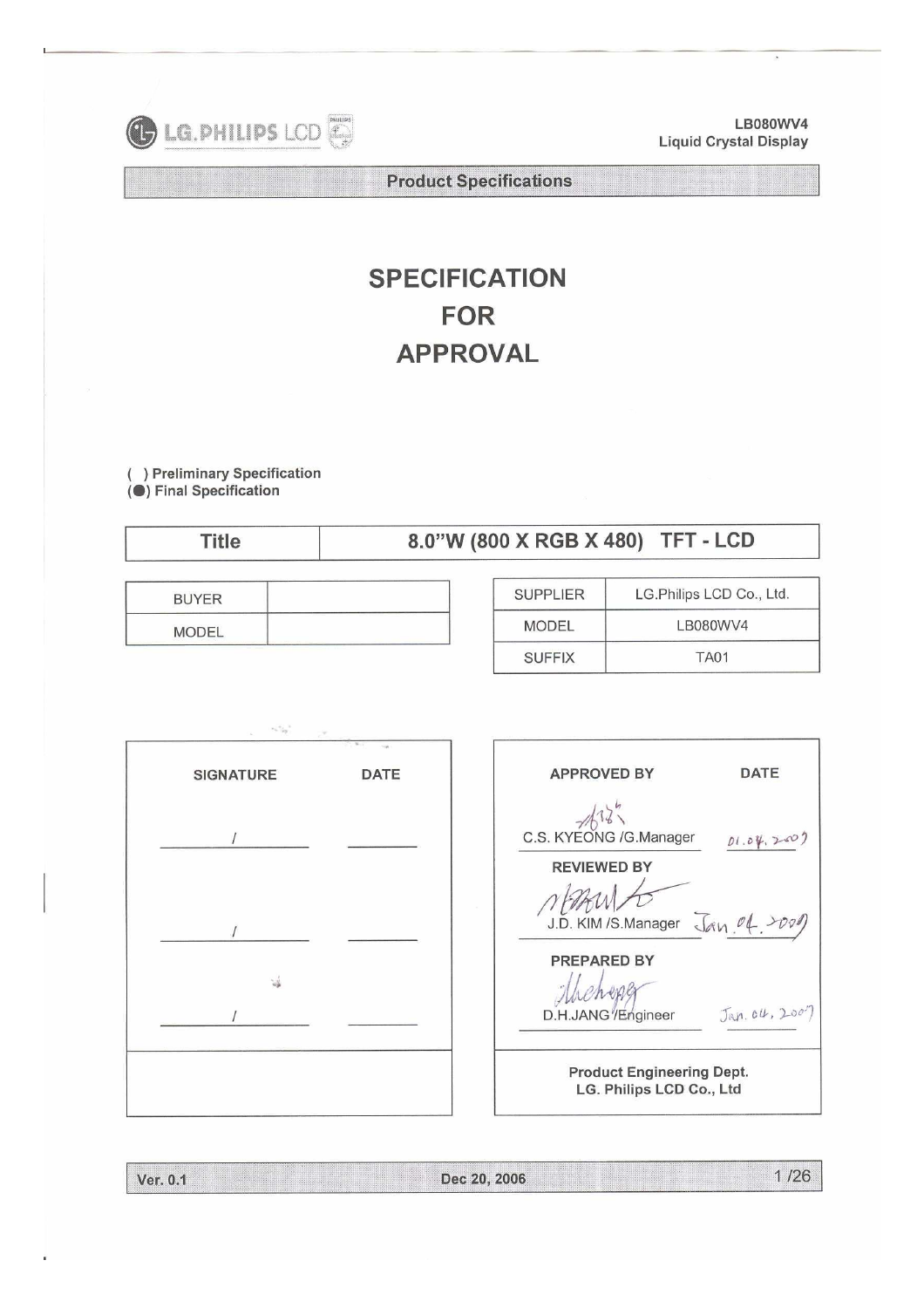

# **SPECIFICATION FOR APPROVAL**

**( ) Preliminary Specification (**̻**) Final Specification**

# **Title 8.0"W (800 X RGB X 480) TFT - LCD**

| <b>BUYER</b> |  |
|--------------|--|
| <b>MODEL</b> |  |

| <b>SUPPLIER</b> | LG. Philips LCD Co., Ltd. |
|-----------------|---------------------------|
| MODEL           | LB080WV4                  |
| <b>SUFFIX</b>   | TA01                      |



| <b>APPROVED BY</b>                                           | DATE |  |  |  |
|--------------------------------------------------------------|------|--|--|--|
| C.S. KYEONG /G.Manager<br><b>REVIEWED BY</b>                 |      |  |  |  |
| J.D. KIM /S.Manager<br><b>PREPARED BY</b>                    |      |  |  |  |
| D.H.JANG / Engineer                                          |      |  |  |  |
| <b>Product Engineering Dept.</b><br>LG. Philips LCD Co., Ltd |      |  |  |  |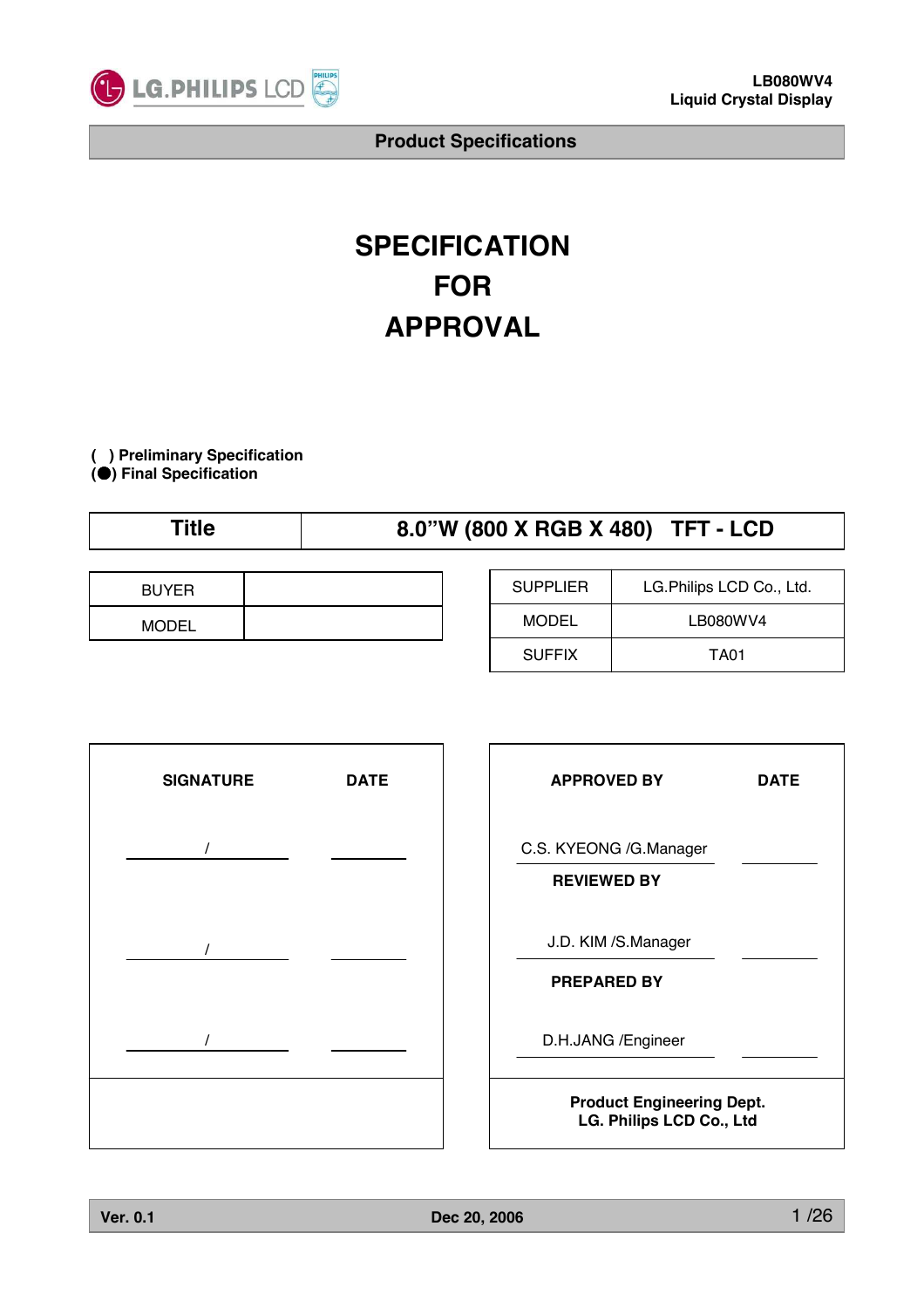

# **CONTENTS**

| NO.            | <b>ITEM</b>                       | <b>PAGE</b>    |
|----------------|-----------------------------------|----------------|
| 0              | <b>Record of Revisions</b>        | 3              |
| 1              | Summary                           | $\overline{4}$ |
| $\overline{2}$ | Features                          | $\overline{4}$ |
| 3              | <b>General Specifications</b>     | 5              |
| 4              | Absolute Maximum Ratings          | 6              |
| 5              | <b>Electrical Specifications</b>  | $\overline{7}$ |
| 6              | Electro-optical Characteristics   | 14             |
| 7              | <b>Mechanical Characteristics</b> | 17             |
| 8              | <b>Reliability Test</b>           | 20             |
| 9              | <b>International Standards</b>    | 22             |
| 10             | Packing                           | 23             |
| 11             | Precautions                       | 25             |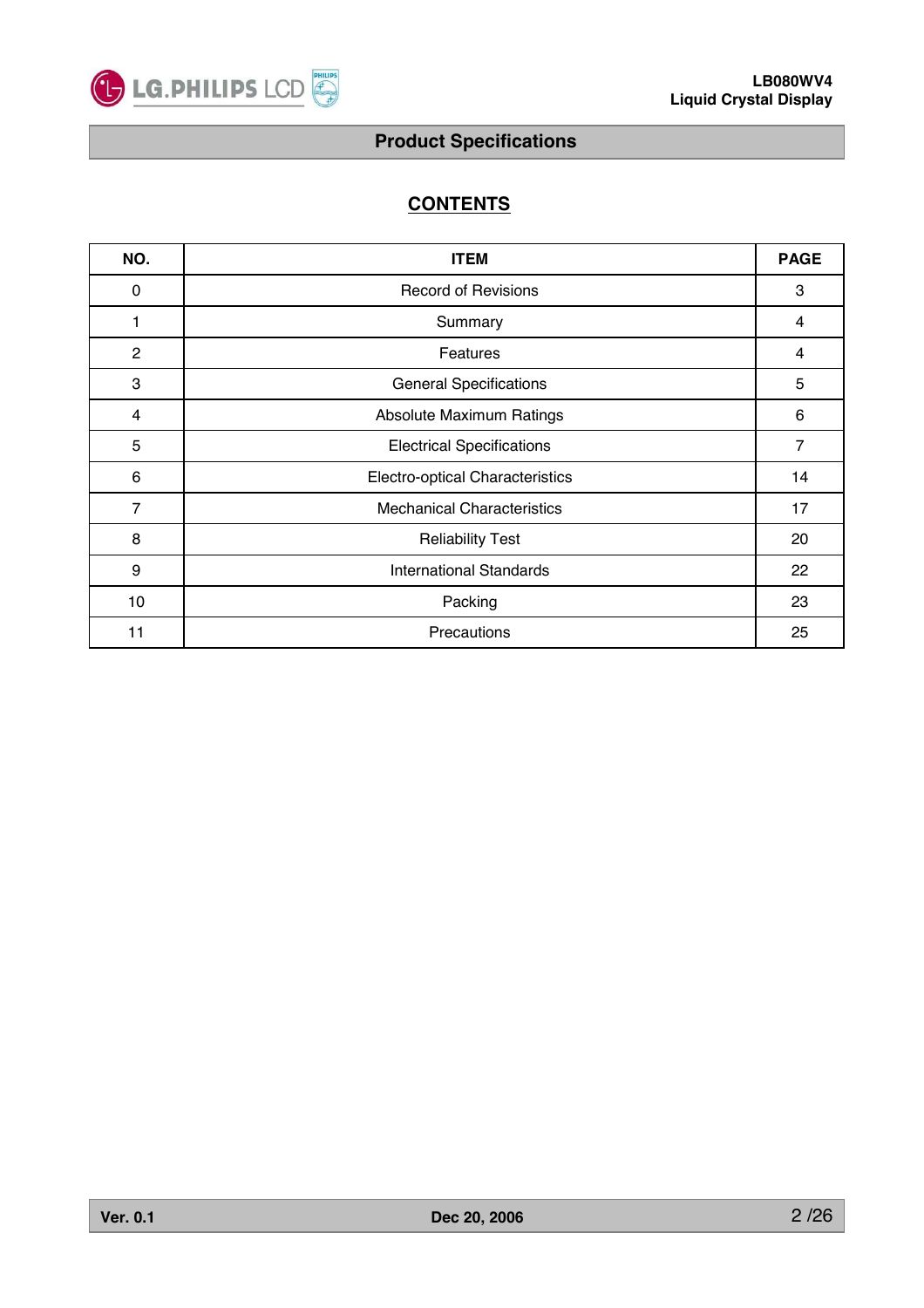

# **RECORD OF REVISIONS**

| <b>Revision No.</b> | <b>Revision Date</b> | Page           | Summary                              |
|---------------------|----------------------|----------------|--------------------------------------|
| $0.0\,$             | Jul 14, 2006         | $\blacksquare$ | First Draft (Preliminary)            |
| 0.1                 | Dec 20, 2006         | $\bf 8$        | Add PWM_DIM High / Low Voltage Range |
|                     |                      |                | <b>Final Specifications</b>          |
|                     |                      |                |                                      |
|                     |                      |                |                                      |
|                     |                      |                |                                      |
|                     |                      |                |                                      |
|                     |                      |                |                                      |
|                     |                      |                |                                      |
|                     |                      |                |                                      |
|                     |                      |                |                                      |
|                     |                      |                |                                      |
|                     |                      |                |                                      |
|                     |                      |                |                                      |
|                     |                      |                |                                      |
|                     |                      |                |                                      |
|                     |                      |                |                                      |
|                     |                      |                |                                      |
|                     |                      |                |                                      |
|                     |                      |                |                                      |
|                     |                      |                |                                      |
|                     |                      |                |                                      |
|                     |                      |                |                                      |
|                     |                      |                |                                      |
|                     |                      |                |                                      |
|                     |                      |                |                                      |
|                     |                      |                |                                      |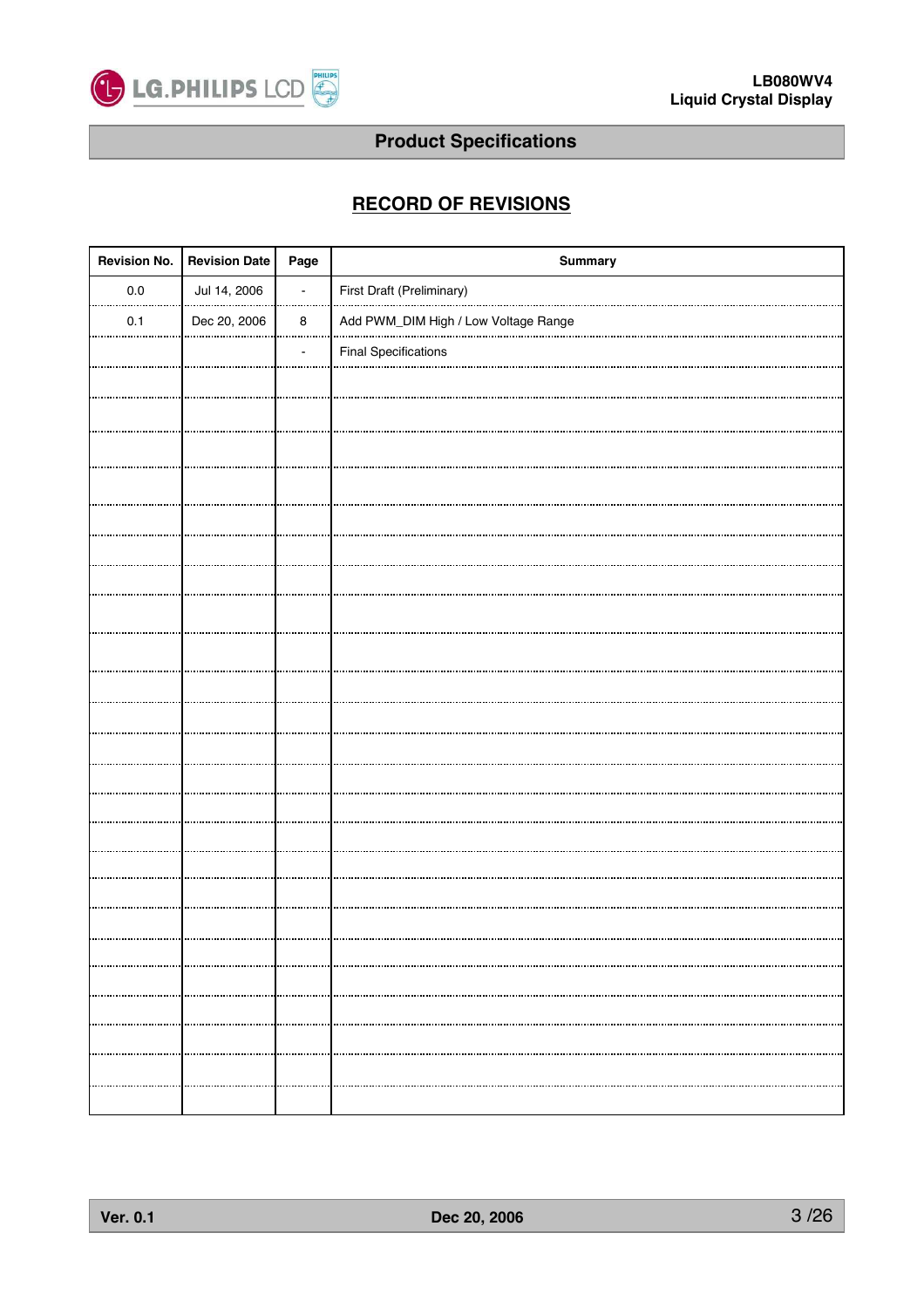

### **1. Summary**

This module utilizes amorphous silicon thin film transistors and a aspect ratio of 16:9. The 8.0" active matrix liquid crystal display allows 262,144 colors to be displayed by Analog-to-Digital conversion of CVBS (Composite Video) , Analog RGB signal inputs.

The applications are not only FES(Family Entertainment System) for a vehicle, but also display for Car Navigation system, multimedia applications and other AV systems.

#### **2. Features**

- Applying a panel with aspect ratio of 16:9, which makes the module suitable for use in wide-screen systems such as DVD player.
- The 8.0" screen produces a high resolution image that is composed of 384,000 RGB pixel elements in a stripe arrangement.
- Technology of wide viewing angle is employed.
- By adopting an active matrix drive, high contrast picture or image is realized.
- By using of COG mounting technology, the module became thin, light and compact.
- **It is needed an external microprocessor for display control.**

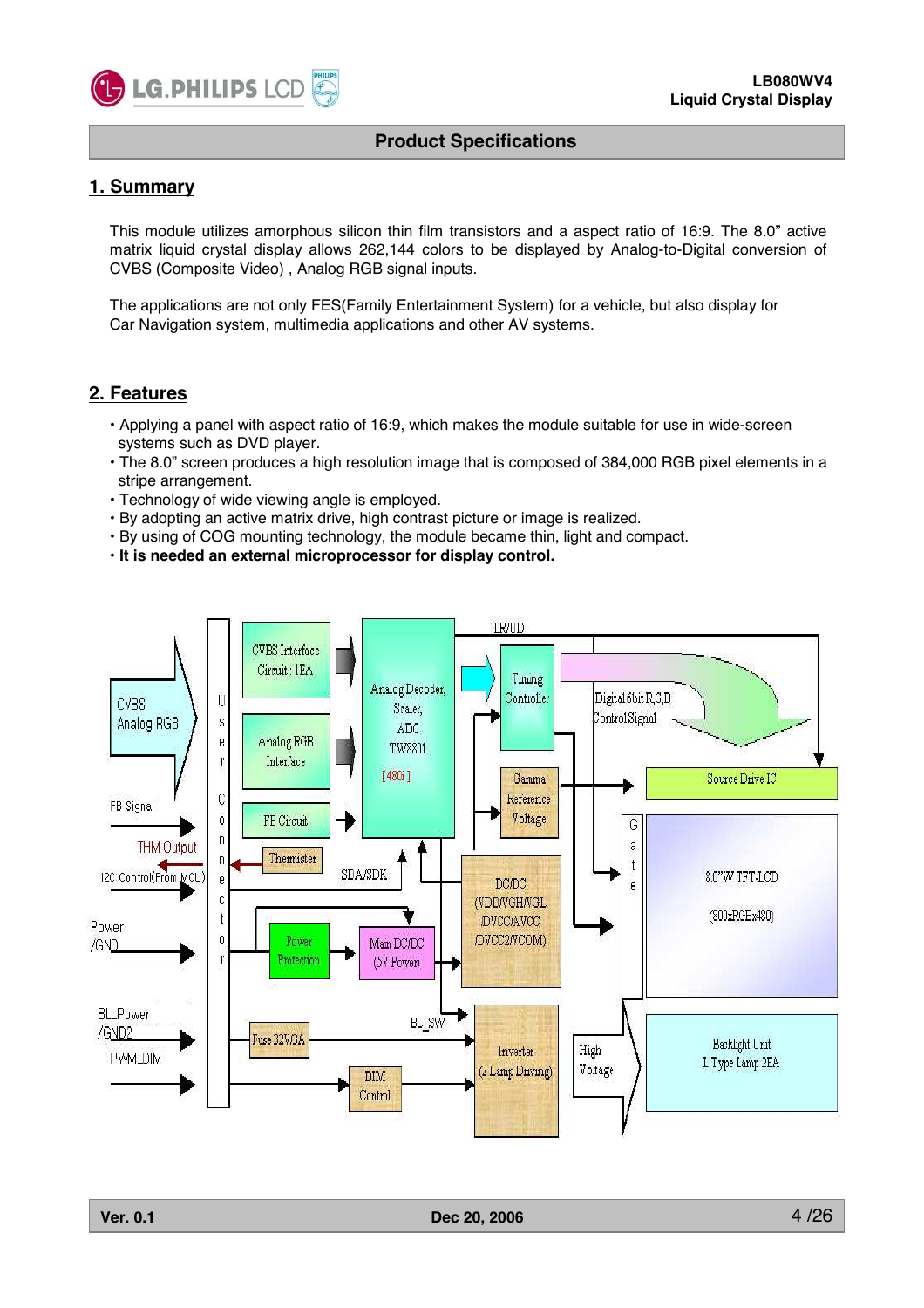

# **3. General Specification**

### **@Ta=25, Aging time: Over 10 minutes**

| <b>CHARACTERISTIC ITEMS</b>                             |         | <b>SPECIFICATION</b>                                                                   |  |  |
|---------------------------------------------------------|---------|----------------------------------------------------------------------------------------|--|--|
|                                                         | Power   | DC +8.5V $\sim$ +18.0V for video power supply<br>DC +8.5V $\sim$ +18.0V for backlight  |  |  |
| Input Signals                                           | Video   | CVBS (NTSC/PAL)<br>Analog RGB(Interlaced signal)                                       |  |  |
|                                                         | Control | I <sup>2</sup> C serial control of video functions, Back light dimming                 |  |  |
| Active Screen Size (Diagonal)                           |         | 8.0" (20.27cm), 176.64mm (H) X 99.36mm (V)                                             |  |  |
| <b>Pixel Format</b>                                     |         | 800(H) X 3(R,G,B) X 480(V), BGR vertical stripes                                       |  |  |
|                                                         |         | a-Si TFT active matrix                                                                 |  |  |
| <b>Display Technology</b>                               |         | Normally White, Transmitting mode                                                      |  |  |
| <b>Outline Dimension</b>                                |         | 216.45mm (H) X 121mm (V) X 16.5mm (T) (Typ.)<br>Transformer area:19.0mm(T) (Typ.)      |  |  |
| <b>Main Viewing Direction</b>                           |         | 12 o'clock [Direction]                                                                 |  |  |
| <b>Pixel Pitch</b>                                      |         | 0.2208 mm $\times$ 0.2070 mm                                                           |  |  |
| Display Modes(User programmable)                        |         | Normal(4:3), Full(16:9)                                                                |  |  |
| Luminance, white                                        |         | 500 cd/m <sup>2</sup> (Typ.)                                                           |  |  |
| <b>Power Consumption</b>                                |         | $VCC$ : 2.6W (Typ.)<br>@ VCC 13.8V & 25 °C<br>VBL: 10.8W (Typ.)<br>@ VBL 13.8V & 25 °C |  |  |
| Weight                                                  |         | 515g (Typ.)                                                                            |  |  |
| <b>Backlight</b>                                        |         | 2 CCFL (L Type)                                                                        |  |  |
| <b>Surface Treatment</b><br><b>Anti-Glare Treatment</b> |         |                                                                                        |  |  |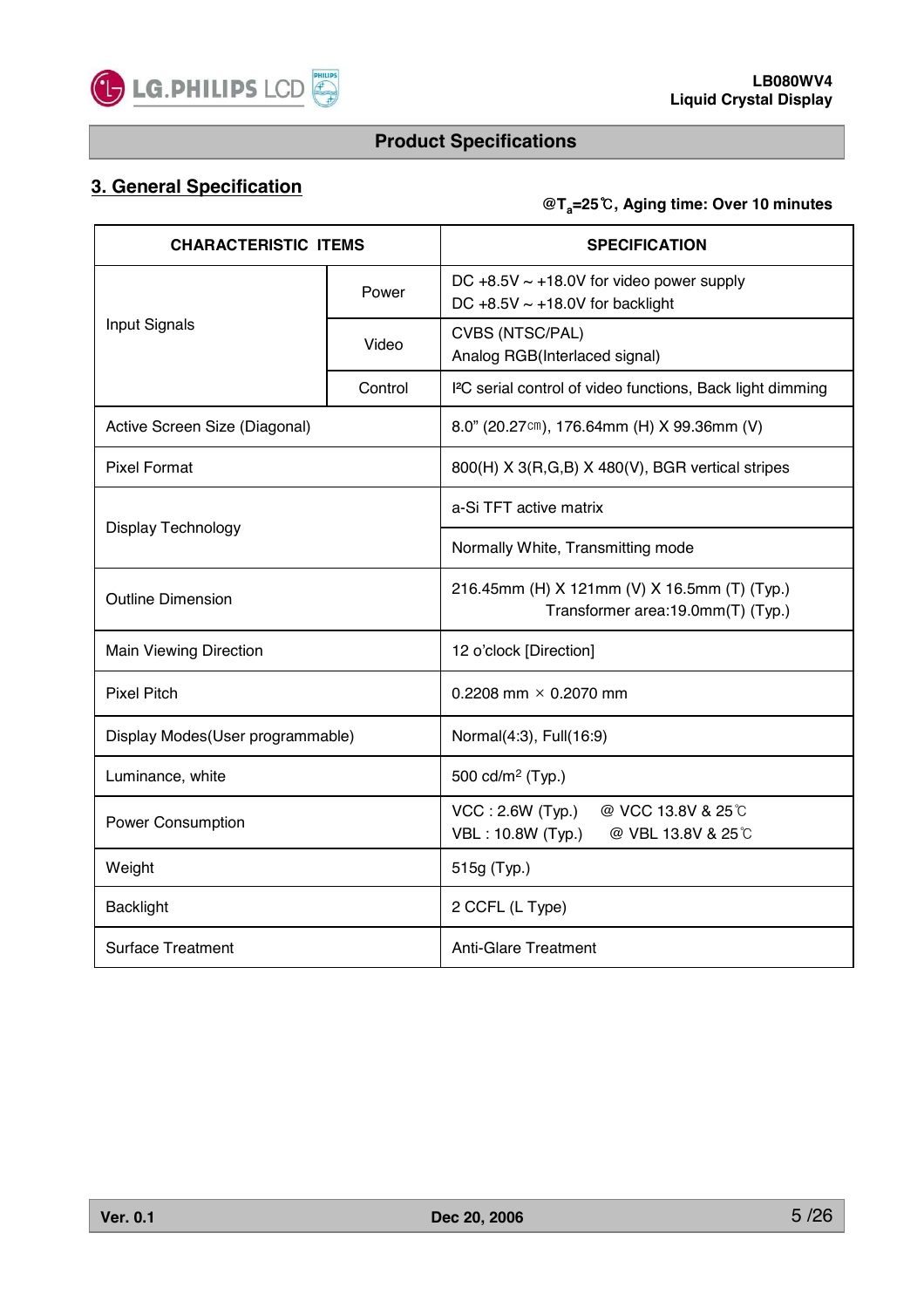

### **4. Absolute Maximum Rating**

The followings are maximum values which, if exceeded, may cause malfunction or damage to the Module.

| <b>Parameter</b>         |                                  | Symbol                   | <b>Condition</b>     | Min.   | Max. | Unit                 | <b>Notes</b>   |
|--------------------------|----------------------------------|--------------------------|----------------------|--------|------|----------------------|----------------|
|                          | Power Supply Voltage             | VCC, VBL                 | $T_a = 25^{\circ}C$  | $-0.3$ | 34.0 | Vdc                  | 1              |
|                          | <b>CVBS</b>                      | Video                    |                      | ۰      | 1.5  | $Vp-p$               |                |
|                          | Analog RGB                       | <b>RGB</b>               | $VCC=13.8V$          | ۰      | 1.5  | $Vp-p$               |                |
| Input<br>Signal          | <b>RGB</b><br>Composite<br>Sync. | <b>SYNC</b>              | 75 <sup>Ω</sup> load | ۰      | 1.5  | $Vp-p$               |                |
|                          | PC,<br>FB.                       | <b>SCLK, SDAT</b><br>FB  |                      | $-0.2$ | 3.7  | $\vee$               |                |
|                          | PWM_DIM                          | PWM_DIM                  |                      | ۰      | 500  | Hz                   |                |
| Storage Temperature      |                                  | $\mathsf{T}_{\text{ST}}$ |                      | -40    | 85   | $\mathrm{C}$         | $\overline{2}$ |
| Operating<br>Temperature | Surface<br>of Panel              | $\mathsf{T}_\mathsf{P}$  |                      | $-30$  | 85   | °C                   | 2,3            |
|                          | Ambient                          | Ta                       |                      | $-30$  | 70   | $\mathrm{C}^{\circ}$ | 2,3,4          |

Notes :

- 1. 24V time duration is two(2) minutes, 34V time duration is 50ms.
- 2. When the temperature goes up rapidly, don't operate the LCM. Because it may cause electrical current leakage, and deterioration of performance and quality.
- 3. The operating temperature means that LCD Module guarantees operation of the circuit.
- All the contents of Electro-optical specifications are guaranteed under the room temperature condition. 4. This temperature is ambient temperature with regard to the heat which is generated under operation
	- of circuit and backlight on.(reference value)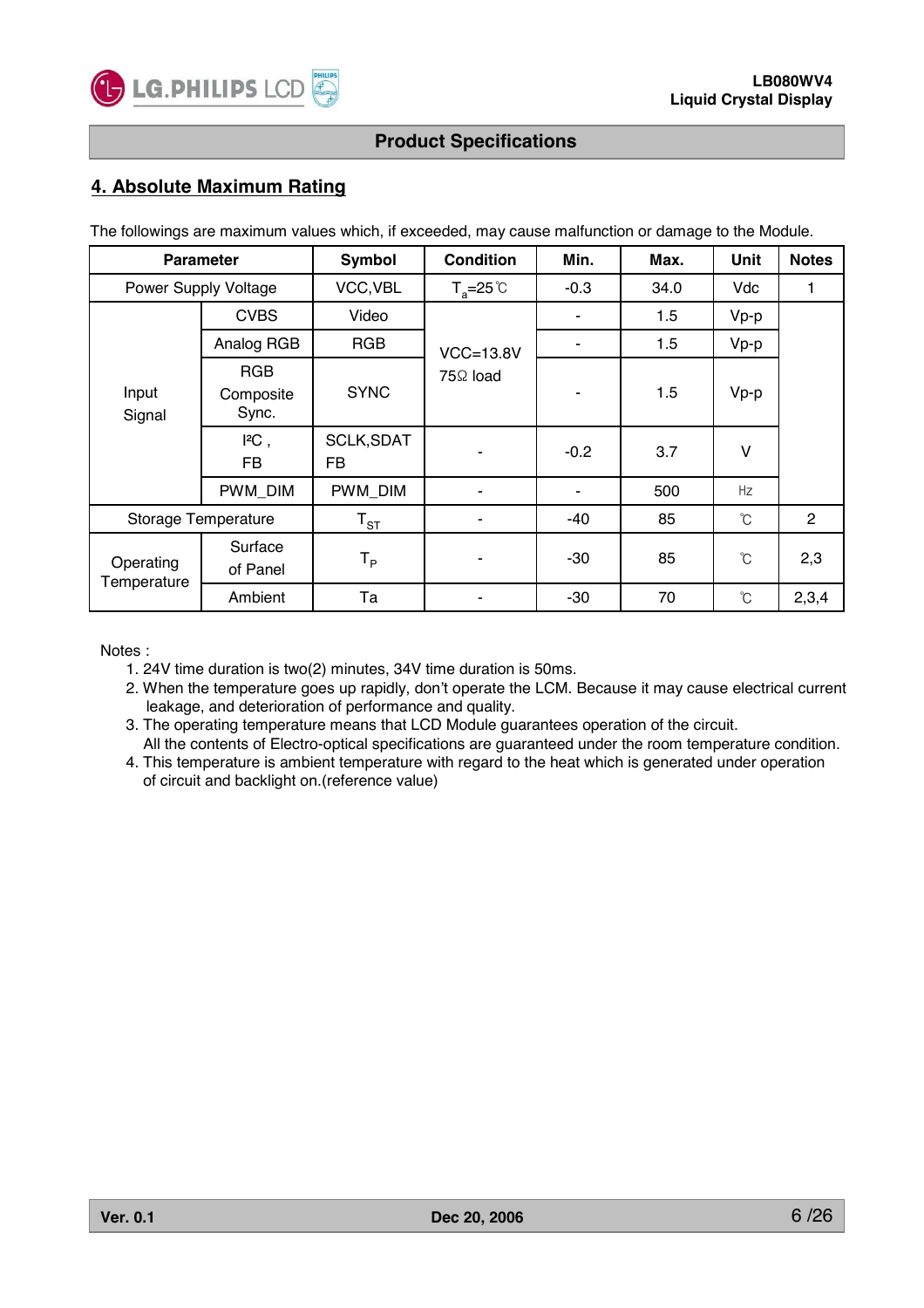

### **5. Electrical Specifications**

### **5-1. Interface (Input terminal:CN1)**

This LCD uses an 20 pin connector , which is used for the module operation, as an interface connection, The model name is **55456-2069** manufactured by Molex.

The matching connector is a model **54596-2010** manufactured by Molex.

| Pin No.                 | <b>Pin Name</b>  | I/O                      | <b>Description</b>                 | <b>Notes</b> |
|-------------------------|------------------|--------------------------|------------------------------------|--------------|
| 1                       | <b>VSYO</b>      | $\circ$                  | Vertical Sync Output               |              |
| $\overline{2}$          | <b>HSYO</b>      | $\circ$                  | Horizontal Sync Output             |              |
| 3                       | VBS1             | $\mathbf{I}$             | Composite Video channel 1          |              |
| $\overline{\mathbf{4}}$ | GND <sub>1</sub> | $\mathsf{I}$             | Ground                             |              |
| 5                       | <b>VR</b>        | I                        | Analog RED signal                  |              |
| 6                       | VG               | $\mathsf{I}$             | Analog GREEN signal                |              |
| $\overline{7}$          | <b>VB</b>        | I                        | Analog BLUE signal                 |              |
| 8                       | <b>SYNC</b>      | $\mathsf{I}$             | Composite Sync for Analog RGB      |              |
| 9                       | GND <sub>1</sub> | $\mathbf{I}$             | Ground                             |              |
| 10                      | <b>THM</b>       | $\circ$                  | Thermistor sensor output           |              |
| 11                      | <b>SCLK</b>      | $\mathbf{I}$             | <sup>2</sup> C Clock               |              |
| 12                      | <b>SDAT</b>      | I/O                      | <sup>2</sup> C Data                |              |
| 13                      | GND <sub>1</sub> | I                        | Ground                             |              |
| 14                      | <b>VCC</b>       | $\mathbf{I}$             | Video Power Supply                 |              |
| 15                      | <b>FB</b>        | $\overline{\phantom{a}}$ | Video Source selection signal      |              |
| 16                      | PWM_DIM          | I                        | Input signal for Backlight Dimming |              |
| 17                      | <b>VBL</b>       | $\overline{\phantom{a}}$ | <b>Backlight Power Supply</b>      |              |
| 18                      | <b>VBL</b>       | $\mathsf I$              | <b>Backlight Power Supply</b>      |              |
| 19                      | GND <sub>2</sub> | $\mathbf{I}$             | <b>Backlight Ground</b>            |              |
| 20                      | GND <sub>2</sub> | $\mathsf{I}$             | <b>Backlight Ground</b>            |              |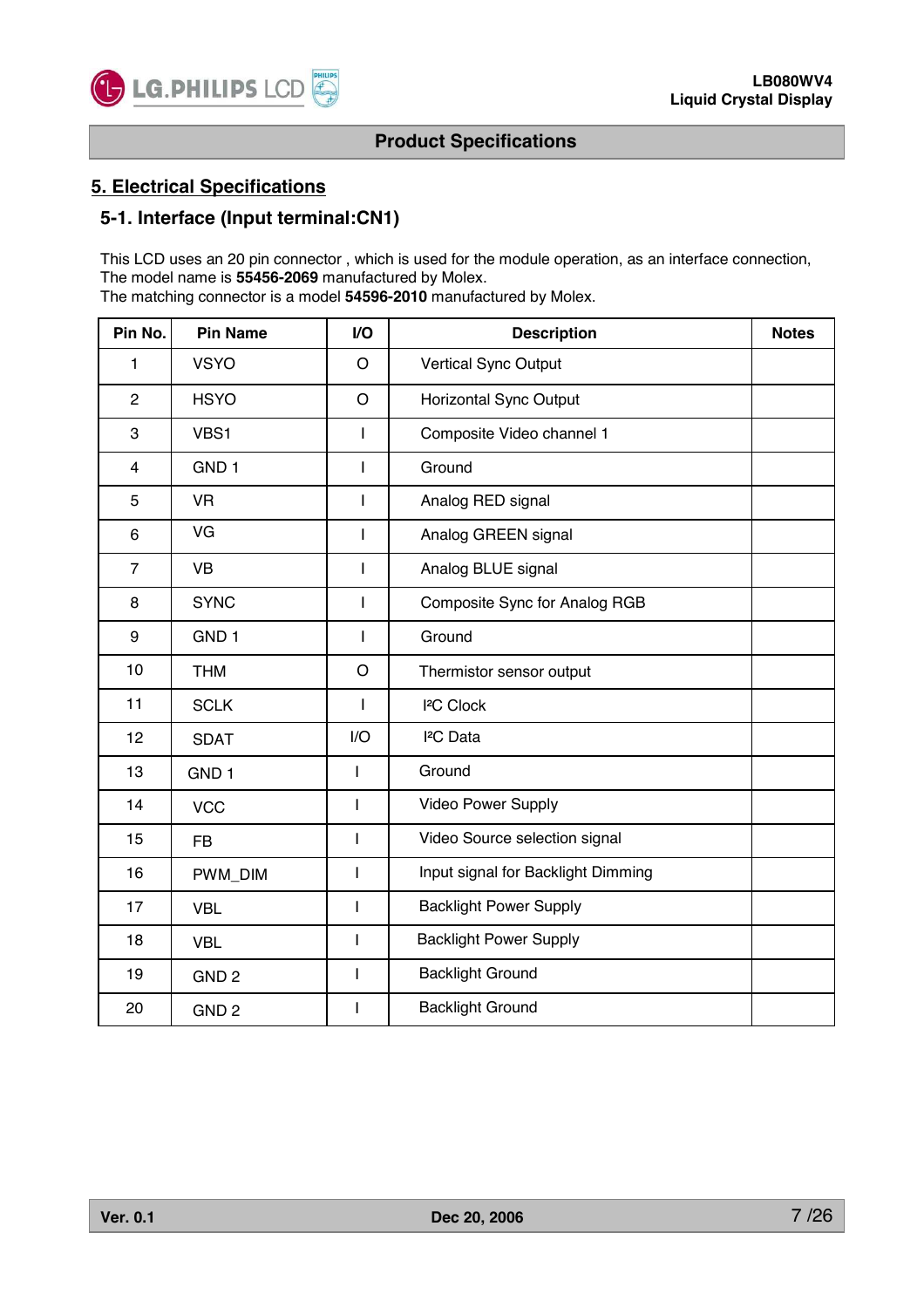

### **5-2. Electrical Characteristics**

#### **@Ta=25, Aging time: Over 10 minutes**

| <b>Parameter</b>                        |                               |                        |                                        |                     | <b>Values</b>  |                |             | <b>Notes</b>                   |                  |
|-----------------------------------------|-------------------------------|------------------------|----------------------------------------|---------------------|----------------|----------------|-------------|--------------------------------|------------------|
|                                         |                               |                        | Symbol                                 | Min.                | Typ.           | Max.           | Unit        |                                |                  |
|                                         |                               |                        | <b>VCC</b>                             | 8.5                 | 13.8           | 18.0           | <b>VDC</b>  |                                |                  |
|                                         |                               | for Video<br>Circuit   |                                        |                     | 0.2            | 0.4            | Arms        | @VCC=13.8V                     |                  |
| Power Supply                            |                               |                        | $I_{\rm CC}$                           |                     | 0.3            | 0.5            | Arms        | @VCC=8.5V                      |                  |
|                                         |                               |                        | <b>VBL</b>                             | 8.5                 | 13.8           | 18.0           | <b>VDC</b>  |                                |                  |
|                                         |                               | for B/L Inverter       |                                        | $\blacksquare$      | 0.8            | 1.0            | Arms        | @VBL=13.8V                     |                  |
|                                         |                               |                        | $I_{BL}$                               | L.                  | 1.3            | 1.5            | Arms        | @VBL=8.5V                      |                  |
|                                         |                               |                        | $V_{CVBS}$                             | 0.7                 | 1.0            | 1.5            |             |                                |                  |
|                                         |                               | CVBS <sub>1</sub>      | V <sub>SYNC</sub>                      | 0.2                 | 0.3            | 0.45           | Vp-p        |                                | Refer<br>to 5-3. |
|                                         | Video Input<br>Signal Voltage |                        | Chroma/Burst                           | 0.2                 | 0.3            | 0.45           |             | <b>75</b> <sup>2</sup><br>load |                  |
|                                         |                               |                        | VR, VG, VB                             | 0.5                 | 0.7            | 1.0            |             |                                | Refer            |
|                                         |                               | Analog RGB             | <b>VCSYNC</b>                          |                     | 1.0            |                | Vp-p        |                                | to 5-4.          |
| <b>NTSC</b>                             |                               | Frequency              | $f_{VN}$                               | 57.14               | 59.93          | 62.86          | Hz          |                                |                  |
|                                         | Vertical                      | Sync width             | $t_{\rm WVN}$                          | $\overline{c}$      | $\mathsf 3$    | $\overline{4}$ | $t_{HN}$    |                                |                  |
|                                         | <b>NTSC</b><br>Horizontal     | Frequency              | $f_{HN}$                               | 15.02               | 15.73          | 16.50          | kHz         |                                |                  |
|                                         |                               | Sync width             | $t_{\rm WHN}$                          | 4.0                 | 4.7            | 5.4            | <b>us</b>   |                                | 5,               |
| <b>PAL</b>                              |                               | Frequency              | $\mathsf{f}_\mathsf{VP}$               | 48.64               | 50.00          | 52.60          | Hz          | Refer to<br>$5-3, 5-4.$        |                  |
|                                         | Vertical                      | Sync width             | t <sub>wvP</sub>                       | 1.5                 | 2.5            | 3.5            | $t_{HP}$    |                                |                  |
| Video Input Signal Timing<br><b>PAL</b> |                               | Frequency              | $\mathsf{f}_{\mathsf{HP}}$             | 15.27               | 15.62          | 16.00          | kHz         |                                |                  |
|                                         | Horizontal                    | Sync width             | $t_{\scriptscriptstyle{\mathrm{WHP}}}$ | 4.5                 | 4.7            | 4.9            | <b>us</b>   |                                |                  |
|                                         |                               |                        | f <sub>PWM_DIM</sub>                   | 125                 | 150            | 200            | Hz          |                                |                  |
|                                         | <b>B/L Dimming</b>            |                        | V <sub>PWM_DIM_HIGH</sub>              | 3.3                 |                | 5              | $\vee$      | $\overline{2}$                 |                  |
|                                         | Adjust                        | PWM_DIM                | V <sub>PWM_DIM_LOW</sub>               | $\pmb{0}$           | ÷.             | 0.8            | V           |                                |                  |
|                                         |                               |                        | Duty                                   | $\overline{c}$      | ÷.             | 100            | $\%$        |                                |                  |
|                                         | Video source select signal    |                        | <b>FB</b>                              | $\mathbf 0$         | $\blacksquare$ | 3.3            | Vp-p        |                                | 3,4              |
|                                         |                               |                        | High                                   | 2.5                 |                | 3.6            | $\mathsf V$ |                                |                  |
|                                         | 2C<br>(SCLK, SDAT)            | Voltage Level          | Low                                    | $\pmb{0}$           | L.             | 0.8            |             |                                |                  |
|                                         |                               | <b>Clock Frequency</b> | $\mathsf{f}_{\mathsf{SCLK}}$           | $\mathbf 0$         |                | 400            | kbit/s      |                                |                  |
| Sync output voltage(for OSD)            |                               |                        | $V_{VSYO}$ , $V_{HSYO}$                | $\mathsf{O}\xspace$ | L.             | 3.7            | Vp-p        |                                |                  |

Notes)1. The recommended operating conditions show the ranges in which the device can operate normally. Operation beyond the limit of the recommended operation conditions is not assured, even though operating conditions are within the limit of the maximum ratings.

2. The PWM\_DIM input is internally pulled up to +5V.

3. "FB" is a signal for video source selection.(CVBS,Analog RGB,Overlay) For more detail information, refer to the specification of video processor applied to LCD module.

4. Video processor has two available FB voltage input ranges, 0~1V and 1~2V. The using range could be selected by MCU setting. And, if you want to use this port as a switch for selecting one signal between CVBS and analog RGB, you can implement it as selecting the FB voltage between 0V or 3.3V.

5. We recommend to use Typ. value, but if customer will not use Typ. value, customer's MCU(Micro Control Unit) should adjust display setting to prevent from abnormal display(display shift, distortion, etc...).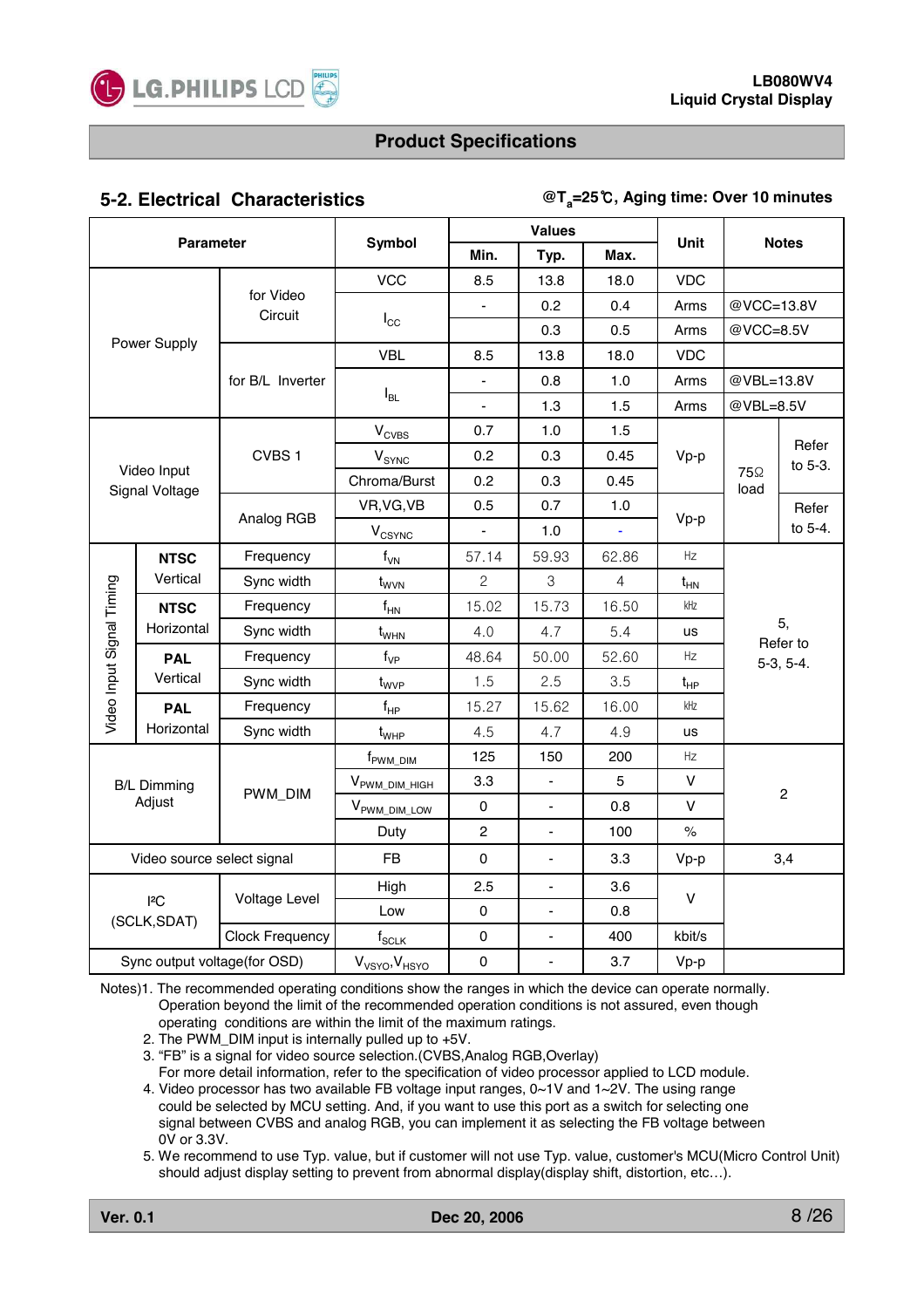

# **5-3. CVBS Timing Diagram**

[Vertical timing ]



[Horizontal timing ]

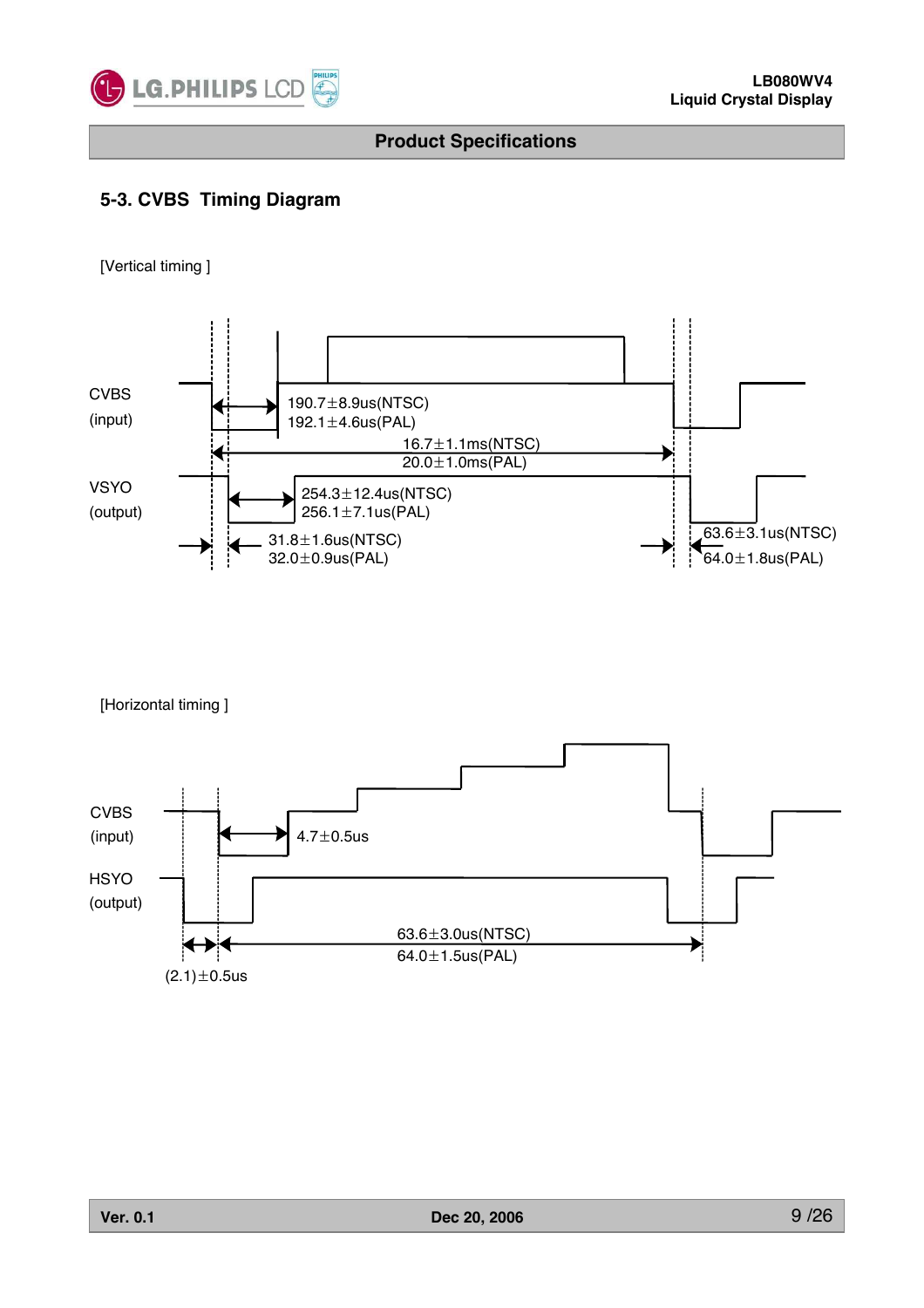

### **5-4. Analog RGB Amplitude & Timing Diagram**

[Analog R,G,B amplitude ]

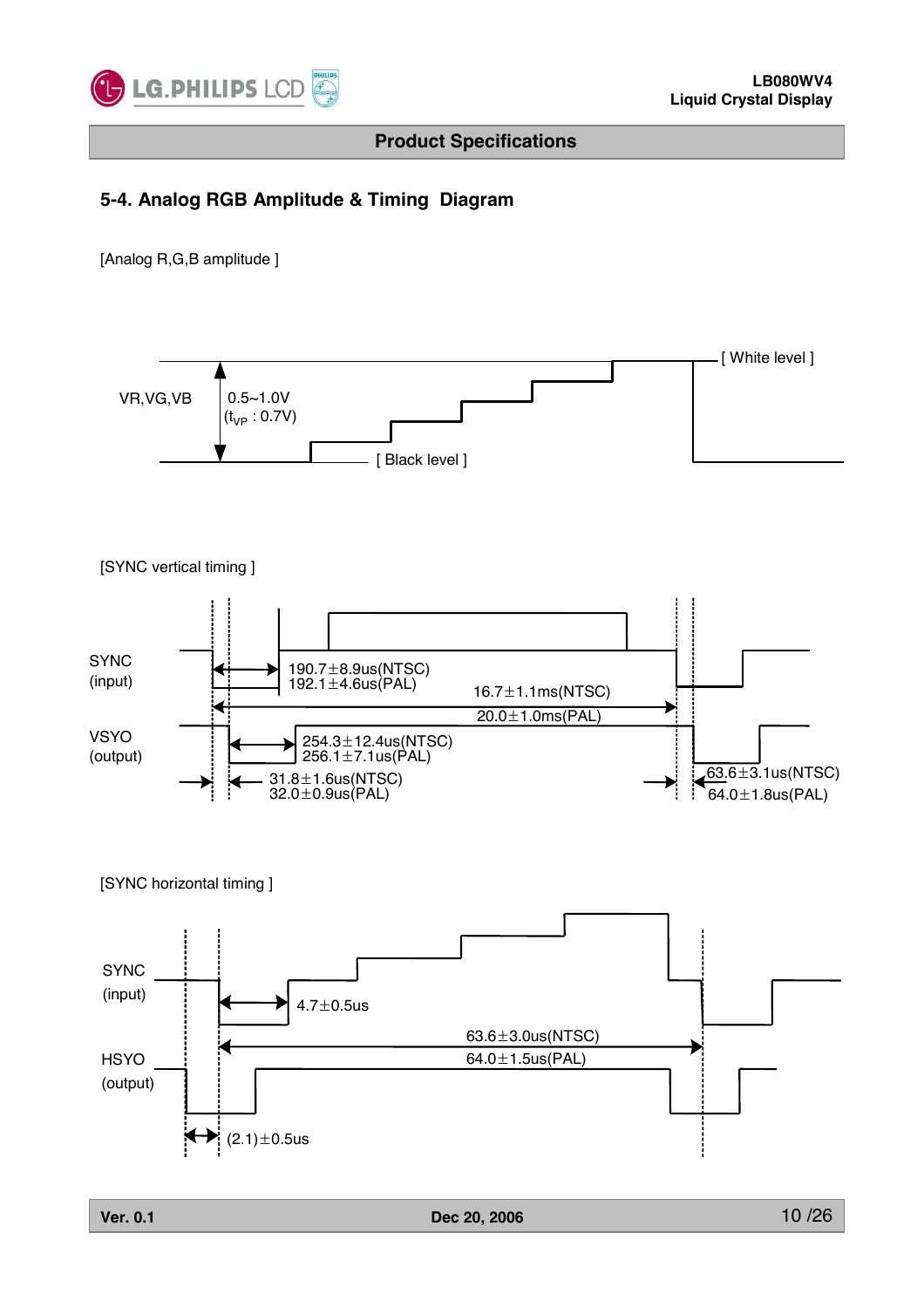

### **5-5. Display Control**

**C** LG. PHILIPS LCD

All display control is conducted via commands sent on I²C interface to the display video controller. Through this command link the user can select input sources, adjust numerous video processing characteristics and control advanced features such as video overlay and OSD.

### **5-5-1. Features of the display controller**

A partial list of display features controlled via I²C interface are:

| <b>FEATURE</b>         | <b>DESCRIPTION</b>                                                 |
|------------------------|--------------------------------------------------------------------|
| Video source selection | Selection from CVBS, Analog RGB                                    |
| Video overlay          | Overlay analog RGB over CVBS on pixel by pixel basis.              |
| Video scaling          | Scales incoming video to user selectable displayed resolution      |
| De-interlacing         | CVBS de-interlacing using 2 line average method                    |
| Digital comb filter    | 3 line digital adaptive filter for chroma and luminance separation |
| Format auto detection  | Detects CVBS formats: NTSC, PAL, SECAM                             |
| Appearance adjustment  | Color, Tint, Brightness, Contrast, Sharpness                       |
| OSD                    | 8 color, 256 character font ROM, 32 character font SRAM            |
| Video presence         | Detects if video is present on any inputs                          |
| Auto power moding      | Turn display on/off based on presence of video signals             |
| Gamma correction       | 112 point gamma correction table                                   |

#### **5-5-2. Display microprocessor requirements**

The purpose of this microprocessor is to load default values into the display video controller registers. The display video controller registers are accessed via 2-wire serial bus interface. It operates as slave device. Serial clock and data lines transfer data from the bus master at a rate up 400kbit/s(Maximum).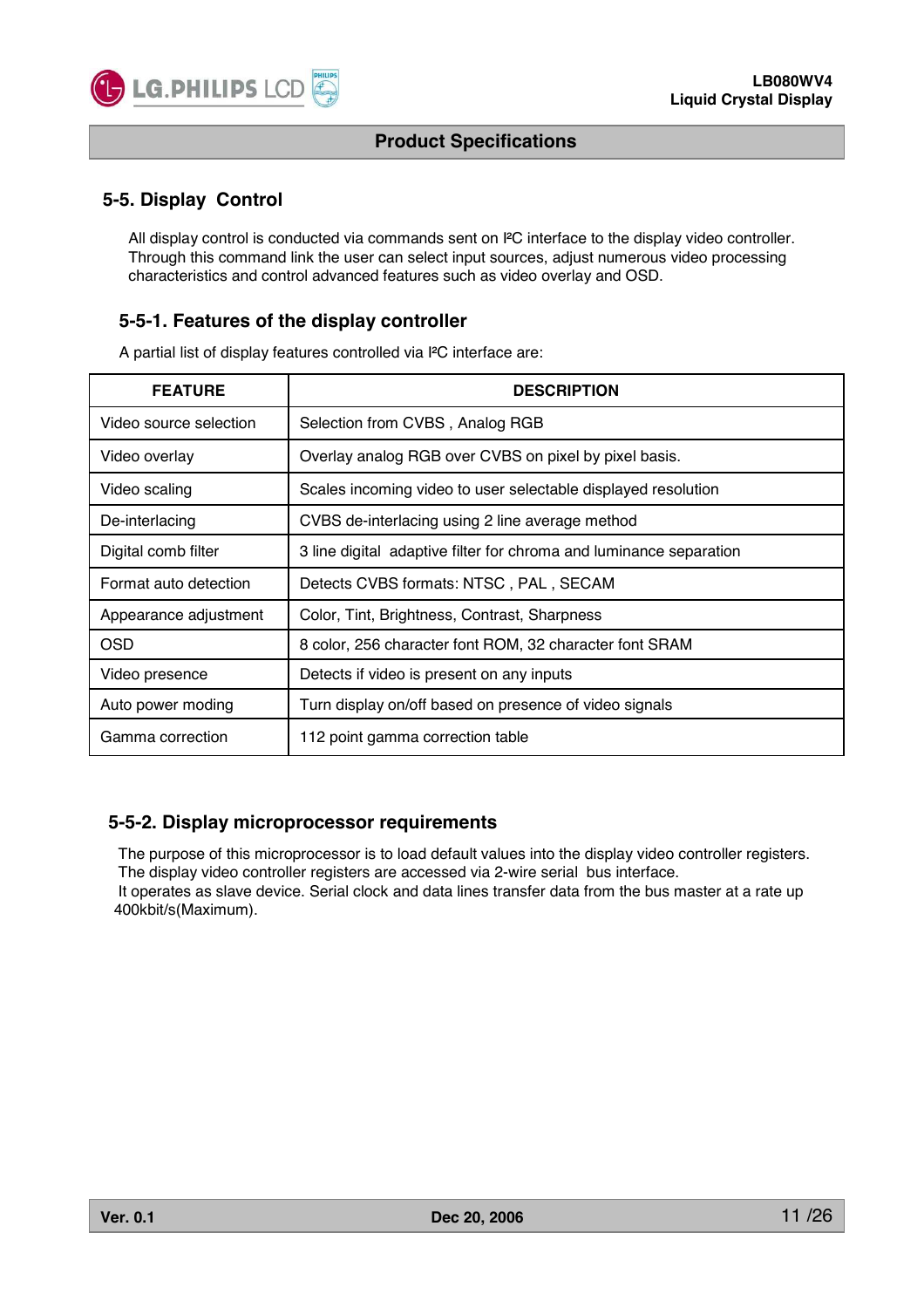

### **5-6. Thermistor Characteristics**

The display module shall incorporate a NTC thermistor surface mounted to the display circuit board. The thermistor is to be connected to connector pins(THM) and GND1.

The user of LCD module can utilize this thermistor for some special purpose.

For example, the user can measure display temperature from the thermistor and then turn off backlight when LCD module temperature exceeds maximum rating.

| Temperature (°C) | Resistance (kQ2, Typ.) |
|------------------|------------------------|
| $-40$            | 1227.2628              |
| $-35$            | 874.4491               |
| $-30$            | 630.8514               |
| $-25$            | 460.4568               |
| $-20$            | 339.7972               |
| $-15$            | 253.3626               |
| $-10$            | 190.7661               |
| $-5$             | 144.9635               |
| 0                | 111.0867               |
| 5                | 85.8417                |
| 10               | 66.8613                |
| 15               | 52.4701                |
| 20               | 41.4709                |
| 25               | 33.0000                |
| 30               | 26.4303                |
| 35               | 21.2983                |
| 40               | 17.2658                |
| 45               | 14.0761                |
| 50               | 11.5377                |
| 55               | 9.5058                 |
| 60               | 7.8702                 |
| 65               | 6.5494                 |
| 70               | 5.4751                 |
| 75               | 4.5950                 |
| 80               | 3.8742                 |
| 85               | 3.2815                 |
| 90               | 2.7887                 |

**NCP 18WB333J03RB characteristics**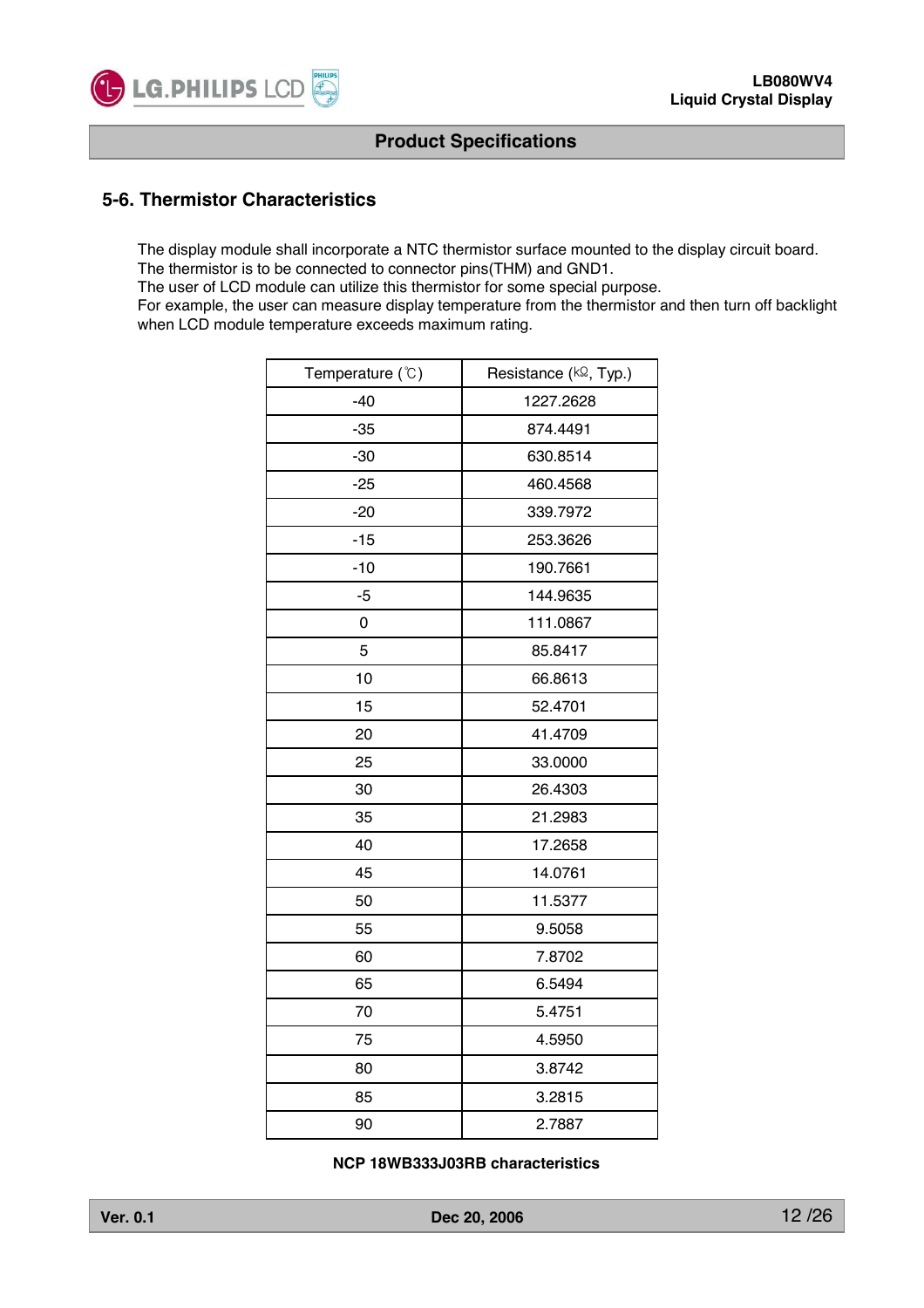

### **5-7. Power Supply Input Sequence**

This power input sequence should be kept to avoid abnormal image and to be an optimum operation.

- ▶ Power On : VCC/VBL  $\rightarrow$  I<sup>2</sup>C SCLK, SDAT, Video Signal  $\rightarrow$  Backlight Switch ON
- ▶ Power Off : Backlight Switch OFF  $\rightarrow$  I<sup>2</sup>C SCLK,SDAT , Video Signal  $\rightarrow$  VCC/VBL

(Video signal = CVBS, Analog RGB)



|           | Values |      |      |       |  |  |  |  |  |
|-----------|--------|------|------|-------|--|--|--|--|--|
| Parameter | Min.   | тур. | Max. | Units |  |  |  |  |  |
|           |        | -    | 50   | ms    |  |  |  |  |  |
| Т2        | 200    | -    | ۰    | ms    |  |  |  |  |  |

#### ඟ **I²C Control Reset Function**

When the power supply(VCC) is turned off, all internal variants of display video processor is cleared. Therefore, for the normal operation after power down, all of the variants should be rewritten through I<sup>2</sup>C.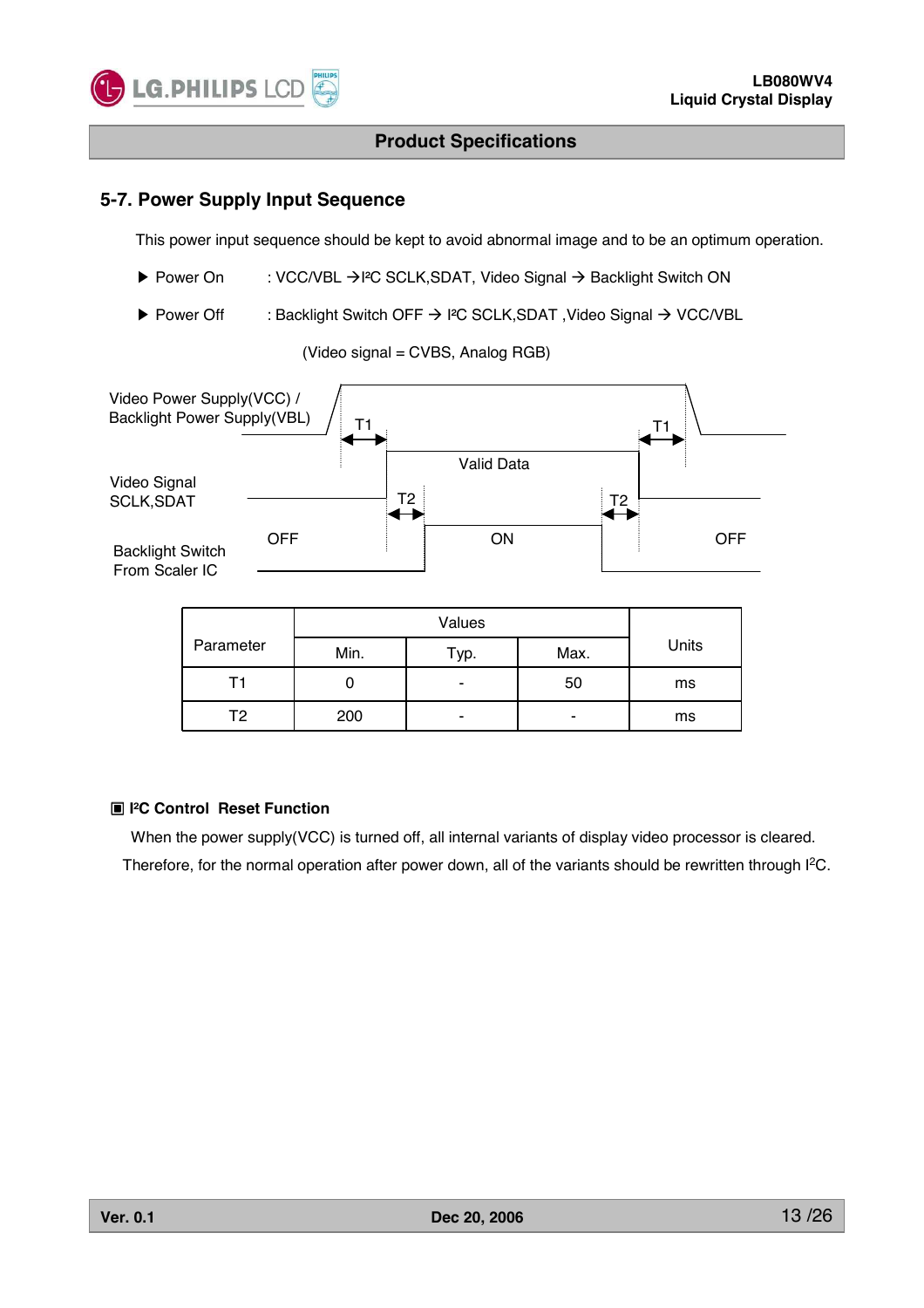

### **6. Electro-optical Characteristics**

#### **@Ta=25, PWM\_DIM duty = 100%**

| <b>Parameter</b>      |                                     | Symb                                            |                | <b>Values</b>            |                              | <b>Units</b>      | <b>Notes</b>           |
|-----------------------|-------------------------------------|-------------------------------------------------|----------------|--------------------------|------------------------------|-------------------|------------------------|
|                       |                                     | οl                                              | Min            | <b>Typ</b>               | Max                          |                   |                        |
| <b>Contrast Ratio</b> |                                     | CR                                              | 250            | 400                      |                              | ÷                 | 1                      |
|                       | Surface Luminance, white            | L <sub>WН</sub>                                 | 425            | 500                      | $\blacksquare$               | cd/m <sup>2</sup> | $\overline{2}$         |
|                       | Luminance stabilize time @-30°C     | $\mathsf{t}_{\textsf{LS}(\text{-}30\text{°C})}$ |                |                          | 120                          | sec               | 3                      |
|                       | Luminance Non-Uniformity            | $LNU_{W}$                                       | $\blacksquare$ |                          | 20                           | $\%$              | 4                      |
| Response              | <b>Rise Time</b>                    | $Tr_R$                                          | $\blacksquare$ | 10                       | 15                           | ms                | 5                      |
| Time                  | Decay Time                          | $\mathsf{Tr}_{\mathsf{D}}$                      | $\blacksquare$ | 20                       | 25                           | ms                |                        |
|                       |                                     | $R_{\rm X}$                                     | (0.550)        | (0.600)                  | (0.650)                      |                   |                        |
|                       | Red                                 | $R_Y$                                           | (0.303)        | (0.353)                  | (0.403)                      |                   |                        |
|                       | Green                               | $G_X$                                           | (0.288)        | (0.338)                  | (0.388)                      |                   | $\mathbf 2$            |
| Color                 |                                     | $G_{Y}$                                         | (0.486)        | (0.536)                  | (0.586)                      |                   | <b>Reference Value</b> |
| Coordinates           | Blue                                | $B_X$                                           | (0.107)        | (0.157)                  | (0.207)                      |                   |                        |
|                       |                                     | $B_Y$                                           | (0.095)        | (0.145)                  | (0.195)                      |                   |                        |
|                       | White                               | $W_X$                                           | 0.263          | 0.313                    | 0.363                        |                   | $\overline{2}$         |
|                       |                                     | $W_{Y}$                                         | 0.279          | 0.329                    | 0.379                        |                   |                        |
|                       | x axis, right( $\phi = 0^{\circ}$ ) | $\Theta$ r                                      | 65             | 70                       |                              |                   |                        |
| Viewing               | x axis, left $(\phi=180^\circ)$     | $\Theta$                                        | 65             | 70                       | $\qquad \qquad \blacksquare$ | degree            | $\,6$                  |
| Angle                 | y axis, up $(\phi = 90^\circ)$      | $\Theta$ u                                      | 55             | 60                       | $\blacksquare$               |                   |                        |
|                       | y axis, down $(\phi = 270^{\circ})$ | $\Theta$ d                                      | 40             | 50                       | ٠                            |                   |                        |
|                       | Lamp Life Time                      | $\overline{\phantom{a}}$                        | 10,000         | $\overline{\phantom{0}}$ |                              | Hours             | $\overline{7}$         |

#### Notes)

1. Contrast Ratio(CR) is defined mathematically as

Surface Luminance with all white pixels

Contrast Ratio =

Surface Luminance with all black pixels

- 2. Surface luminance is measured at the center point(L5) of the LCD with all pixels displaying white at the distance of 50cm by PR-880. Color Coordinates are measured at the center point(L5) of the LCD with all pixels displaying red, green, blue and white at the distance of 50cm by PR-650. For more information, refer to the Fig. 1 and Fig. 2.
- 3. Max time to reach 50% of typical surface luminance value.
- 4. The panel total luminance non-uniformity of white(LNU<sub>W</sub>) is determined by measuring the luminance  $(L_N)$  at each test position 1 through 9. LNU<sub>W</sub> is the value of dividing the difference of the maximum L<sub>N</sub> of 9 points luminance and the minimum  $L_N$  of 9 points luminance by average  $L_N$  of 9 points luminance. For more information see Fig. 2.

**LNU W = [ ( Maximum(L1,L2, … L9) - Minimum(L1,L2, … L9) ) / Average(L1,L2, … L9) ]** Ý **100%**

5. Response time is the time required for the display to transition from white to black (rise time,  $Tr_R$ ) and from black to white(Decay Time,  $Tr_D$ ). For additional information see Fig. 3.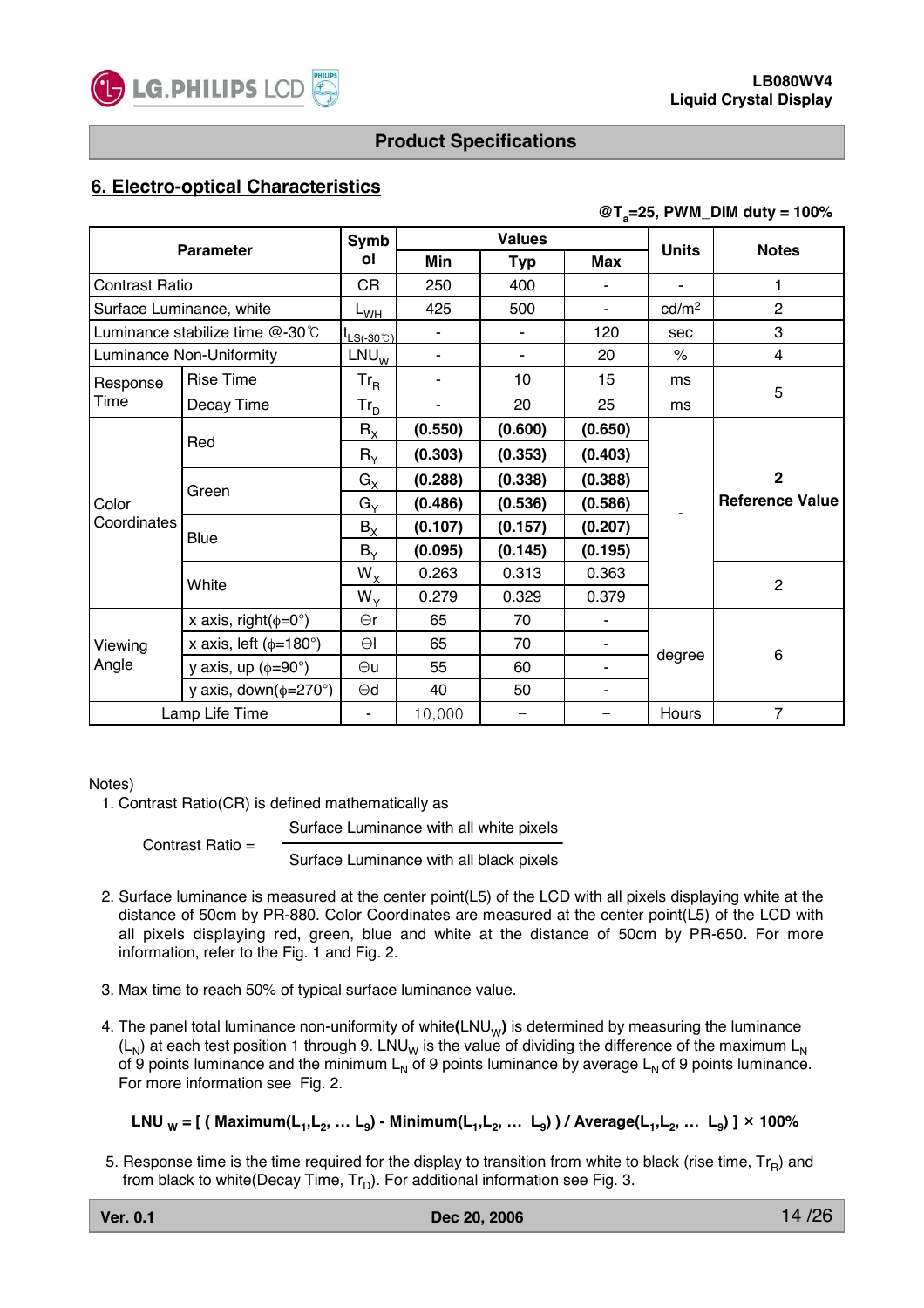

Notes)

- 6. Viewing angle is the angle at which the contrast ratio is greater than 10. The angles are determined for the horizontal or x axis and the vertical or y axis with respect to the z axis which is normal to the LCD surface. For more information see Fig. 4.
- 7. "Lamp Life Time" is defined as the time the lamp brightness decreases to 50% from initial brightness under continuous lighting condition, at ambient temperature  $25^{\circ}$ C.

#### **Fig. 1 Optical Characteristic Measurement Equipment and Method**



#### **Fig. 2 Luminance**

<measuring point for surface luminance & measuring point for luminance non-uniformity>



**H,V : ACTIVE AREA**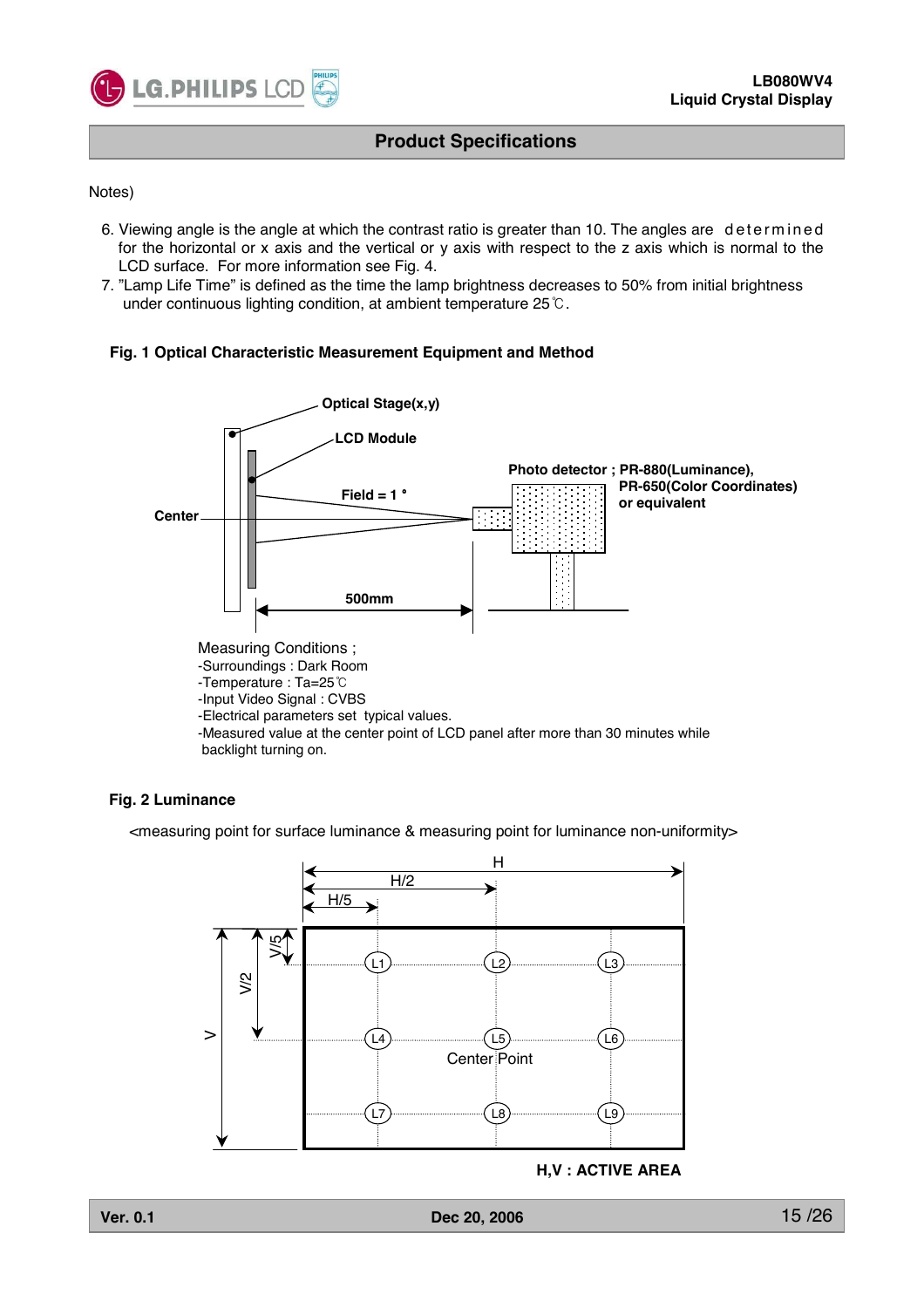

#### **Fig. 3 Response Time**

The response time is defined as the following figure and shall be measured by switching the input signal for "black" and "white".



**Fig. 4 Viewing angle**

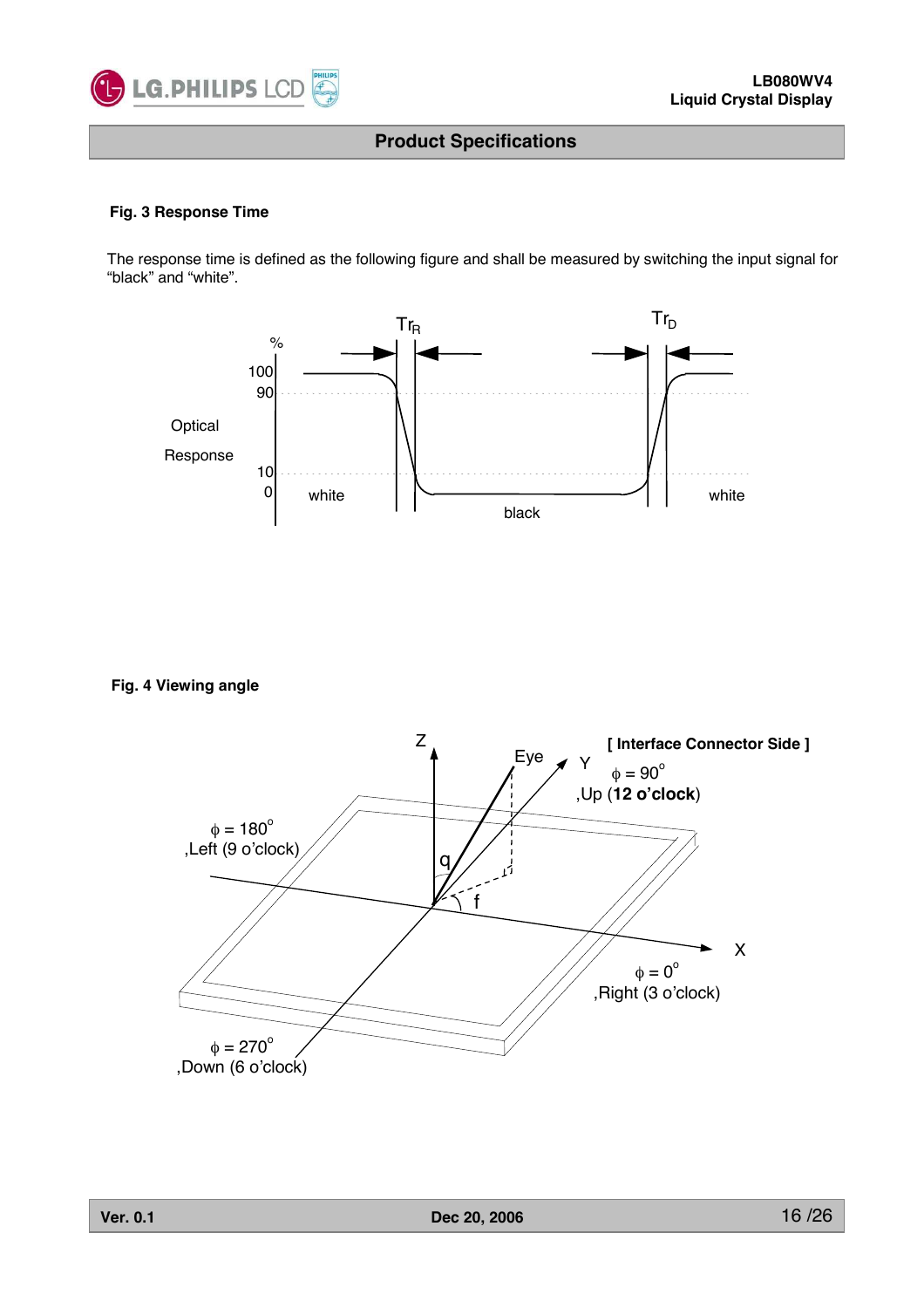

### **7. Mechanical Characteristics**

The contents provide general mechanical characteristics for this module. In addition the figures in the next page are detailed mechanical drawing of the LCD.

|                          | Horizontal       | 216.45 ( $\pm$ 1.0)mm                                  |  |  |  |
|--------------------------|------------------|--------------------------------------------------------|--|--|--|
| <b>Outline Dimension</b> | Vertical         | 121.0 ( $\pm$ 0.5)mm                                   |  |  |  |
|                          | <b>Thickness</b> | 16.5 ( $\pm$ 0.5)mm<br>19.0 $(\pm 0.5)$ mm: Trans area |  |  |  |
| Bezel Area               | Horizontal       | 181.0 ( $\pm$ 0.5)mm                                   |  |  |  |
|                          | Vertical         | 103.8 ( $\pm$ 0.5)mm                                   |  |  |  |
|                          | Horizontal       | 176.64 mm                                              |  |  |  |
| Active Display Area      | Vertical         | 99.36 mm                                               |  |  |  |
| Weight                   | 515g Typ.        |                                                        |  |  |  |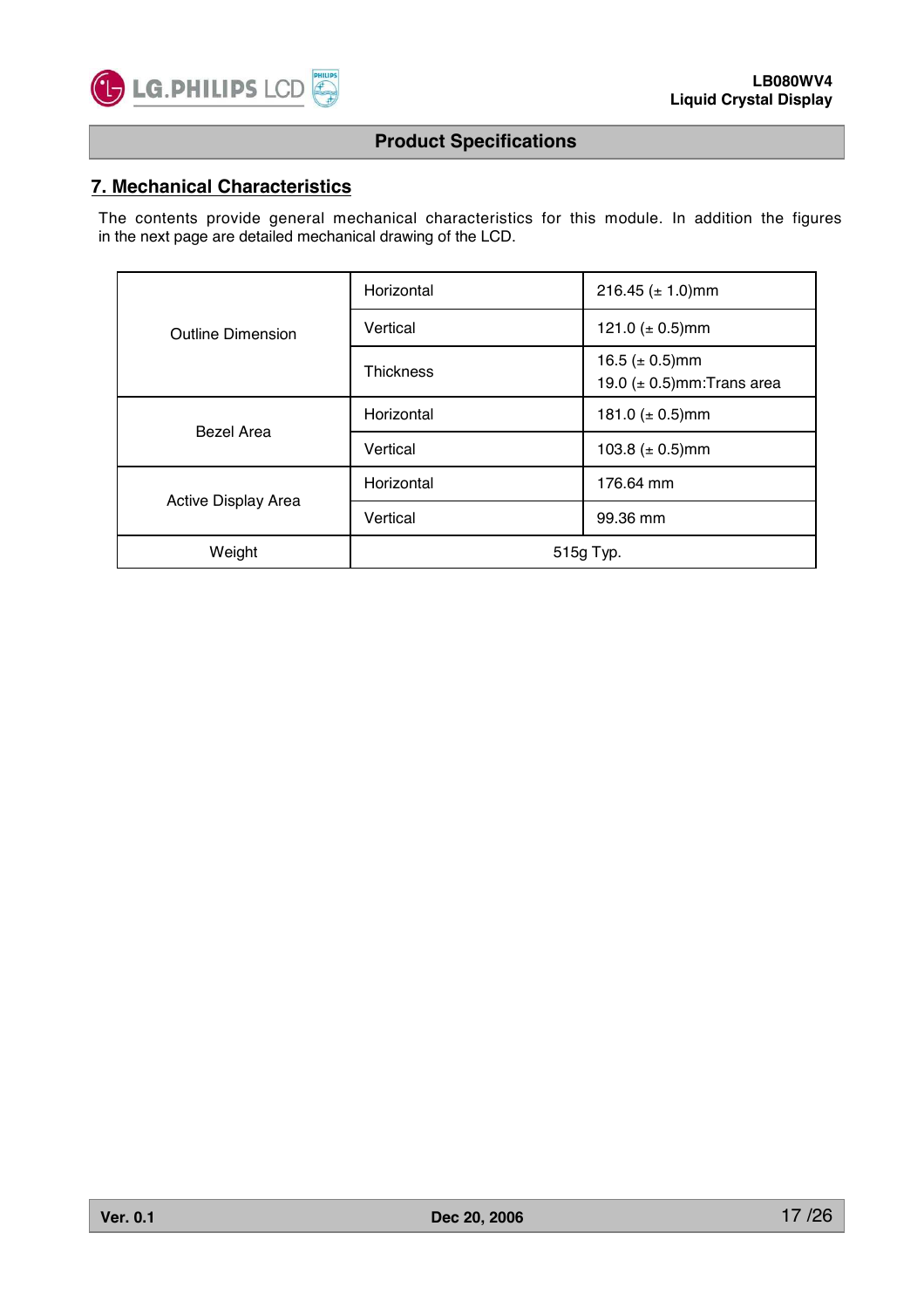

<FRONT VIEW> <https://www.matchmole.com/hotel/state/state/state/state/state/state/state/state/state/state/state/







Notes : One of customers apply a LCM to the system upside down.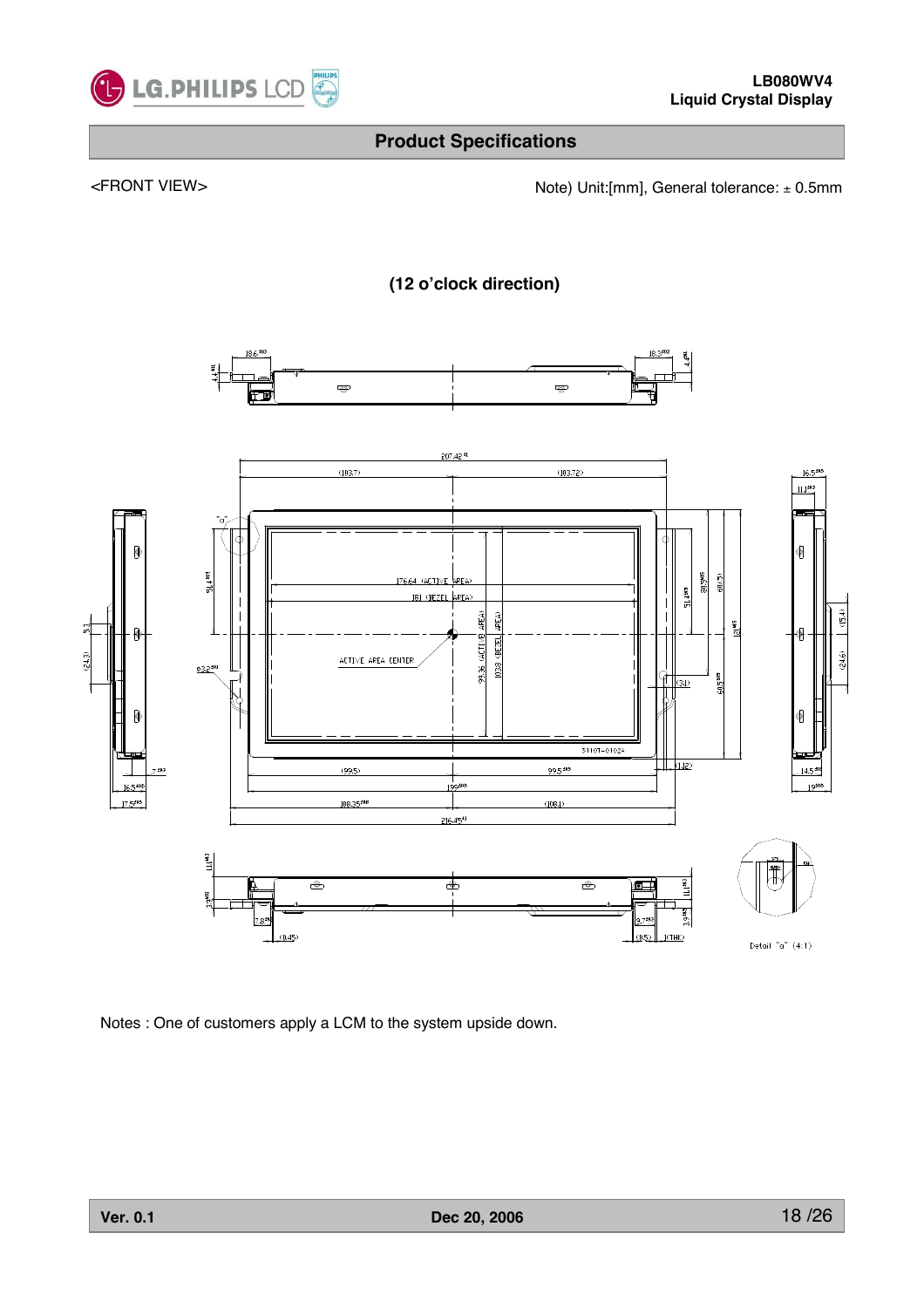

<REAR VIEW> <Note) Unit:[mm], General tolerance: ± 0.5mm

**(12 o'clock direction)**



Notes : One of customers apply a LCM to the system upside down.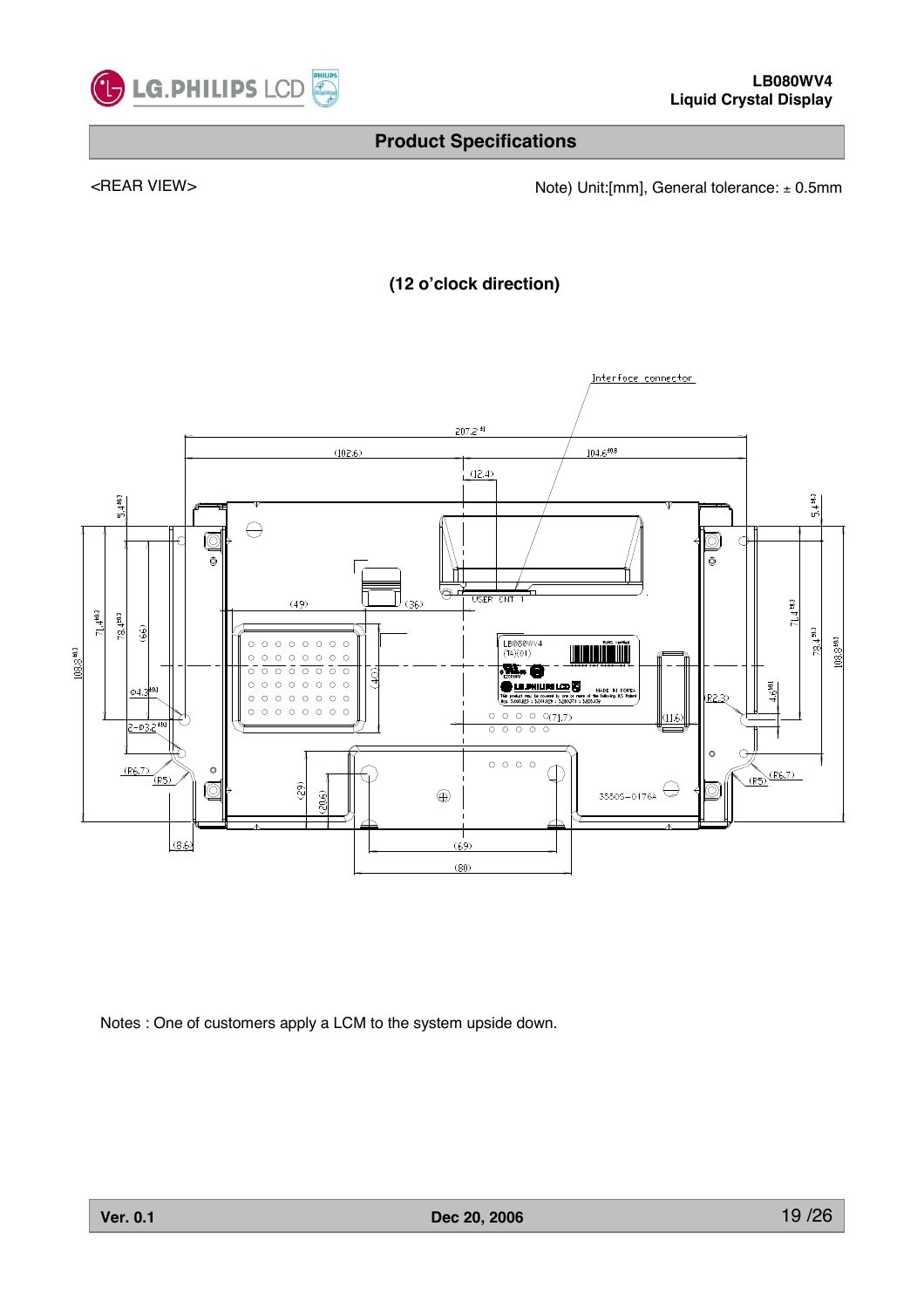

# **8. Qualification Testing**

### **8-1. Reliability Test**

| No.            | <b>Test Items</b>                                 | <b>Test Condition</b>                                                                                                                                                                                                                                | <b>Notes</b> |
|----------------|---------------------------------------------------|------------------------------------------------------------------------------------------------------------------------------------------------------------------------------------------------------------------------------------------------------|--------------|
| 1              | High Temperature Storage Test                     | Ta=85℃ 240h                                                                                                                                                                                                                                          |              |
| $\overline{2}$ | Low Temperature Storage Test                      | Ta=-40℃ 240h                                                                                                                                                                                                                                         |              |
| 3              | <b>High Temperature Operation Test</b>            | $Tp = 85^{\circ}C$ 240h                                                                                                                                                                                                                              |              |
| 4              | Low Temperature Operation Test                    | Ta=-30℃ 240h                                                                                                                                                                                                                                         |              |
| 5              | High Temperature and High Humidity Operation Test | Tp=60℃ 90%RH 240h                                                                                                                                                                                                                                    |              |
| 6              | Electro Static Discharge Test                     | -Panel Surface/Top_Case<br>: 2kΩ, 330pF, ±15kV<br>(direct discharge, five times)<br>-Input terminal: $2k\Omega$ , 150pF, $\pm 8kV$                                                                                                                   |              |
| $\overline{7}$ | <b>Shock Test</b><br>(non-operating)              | Half sine wave, 50G, 10ms<br>One in each opposite direction of each<br>perpendicular axis                                                                                                                                                            |              |
| 8              | <b>Vibration Test</b><br>(non-operating)          | - 5Hz to 200Hz logarithm sweep for<br>20min/cycle.<br>- 5Hz to 12.2Hz: The amplitude is 10<br>mm p-p.<br>- 12.2Hz to 100Hz: The acceleration is<br>3.0G 0-pk.<br>- 101Hz to 200Hz: The acceleration is<br>1.5G 0-pk.<br>- 3 axes, 18 sweeps per axis |              |
| 9              | <b>Thermal Shock Test</b>                         | $-40$ °C (0.5h) ~ 85 °C (0.5h) / 100 cycles<br>(no operation)                                                                                                                                                                                        |              |

• Ta ; Ambient Temperature, Tp ; Panel surface Temperature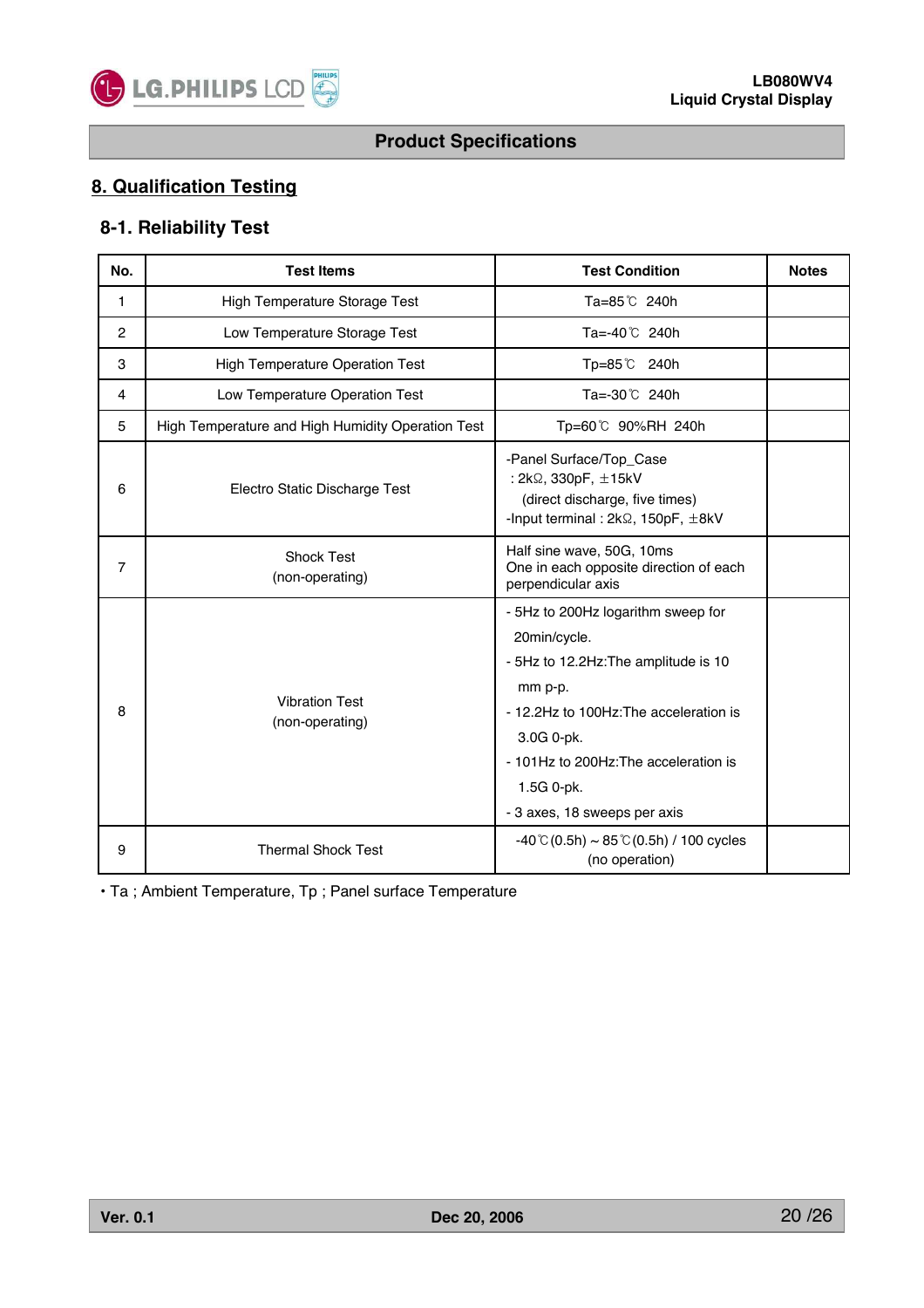

# **8-2. Qualification Test Flow**



Notes)

1. We test these items as a just reference. We don't guarantee the test results.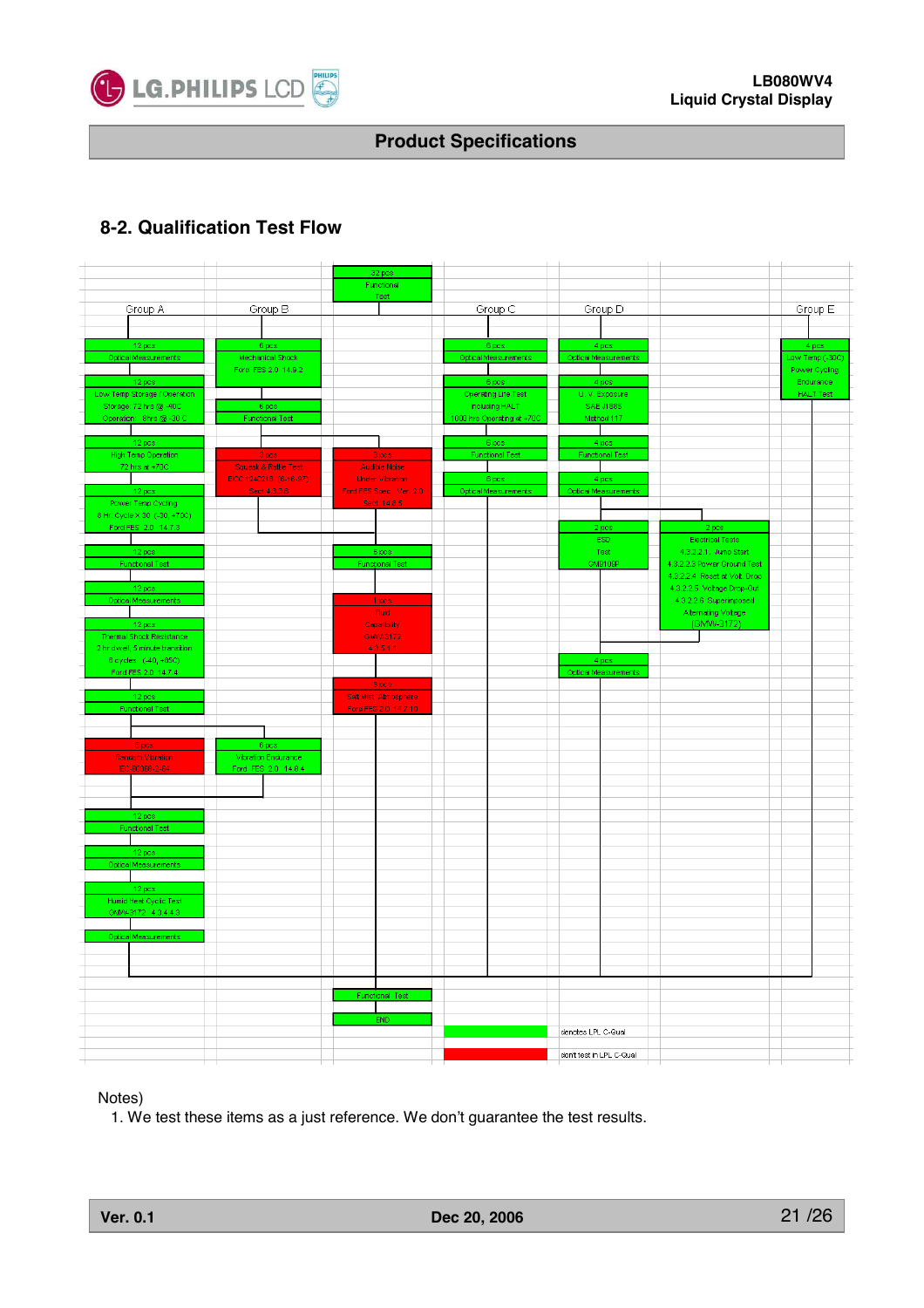

### **9. International Standards**

### **9-1. Safety**

a) UL 60950-1:2003, First Edition, Underwriters Laboratories, Inc., Standard for Safety of Information Technology Equipment. b) CAN/CSA C22.2, No. 60950-1-03 1st Ed. April 1, 2003, Canadian Standards Association,

Standard for Safety of Information Technology Equipment.

c) EN 60950-1:2001, First Edition,

European Committee for Electrotechnical Standardization(CENELEC)

European Standard for Safety of Information Technology Equipment.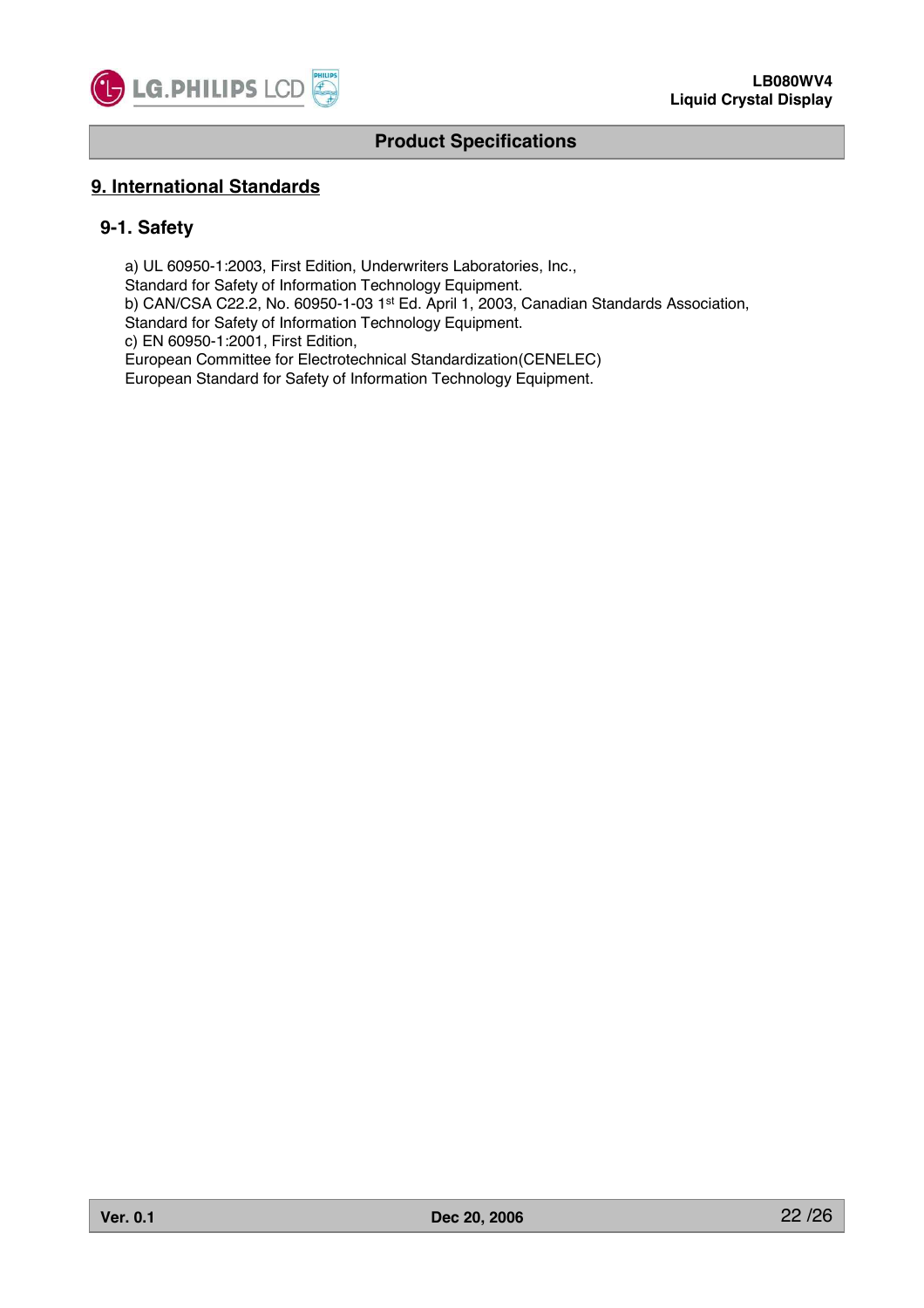

### **10. Packing**

### **10-1. Designation of Lot Mark**

a) Lot Mark



| A,B,C: SIZE(INCH) |
|-------------------|
| E:MONTH           |

D : YEAR  $F \sim M$  : SERIAL NO.

**Note** 

1. YEAR

| Year | 2001 | 2002 | 2003 | 2004 | 2005 | 2006 | 2007 | 2008 | 2009 | 2010 |
|------|------|------|------|------|------|------|------|------|------|------|
| Mark |      | _    | -    |      | ີ    |      |      |      |      |      |

#### 2. MONTH

| Month | Jan | -<br>Feb | Mar | Apr | May | Jun | Jul | Aug | Sep | Oct | Nov | Dec |
|-------|-----|----------|-----|-----|-----|-----|-----|-----|-----|-----|-----|-----|
| Mark  |     | -        |     |     |     |     |     |     |     |     | ∽   |     |

b) Location of Lot Mark

Serial No. is printed on the label. The label is attached to the backside of the LCD module. This is subject to change without prior notice.

Note) On the request of customer, we will be able to attach customer's own label.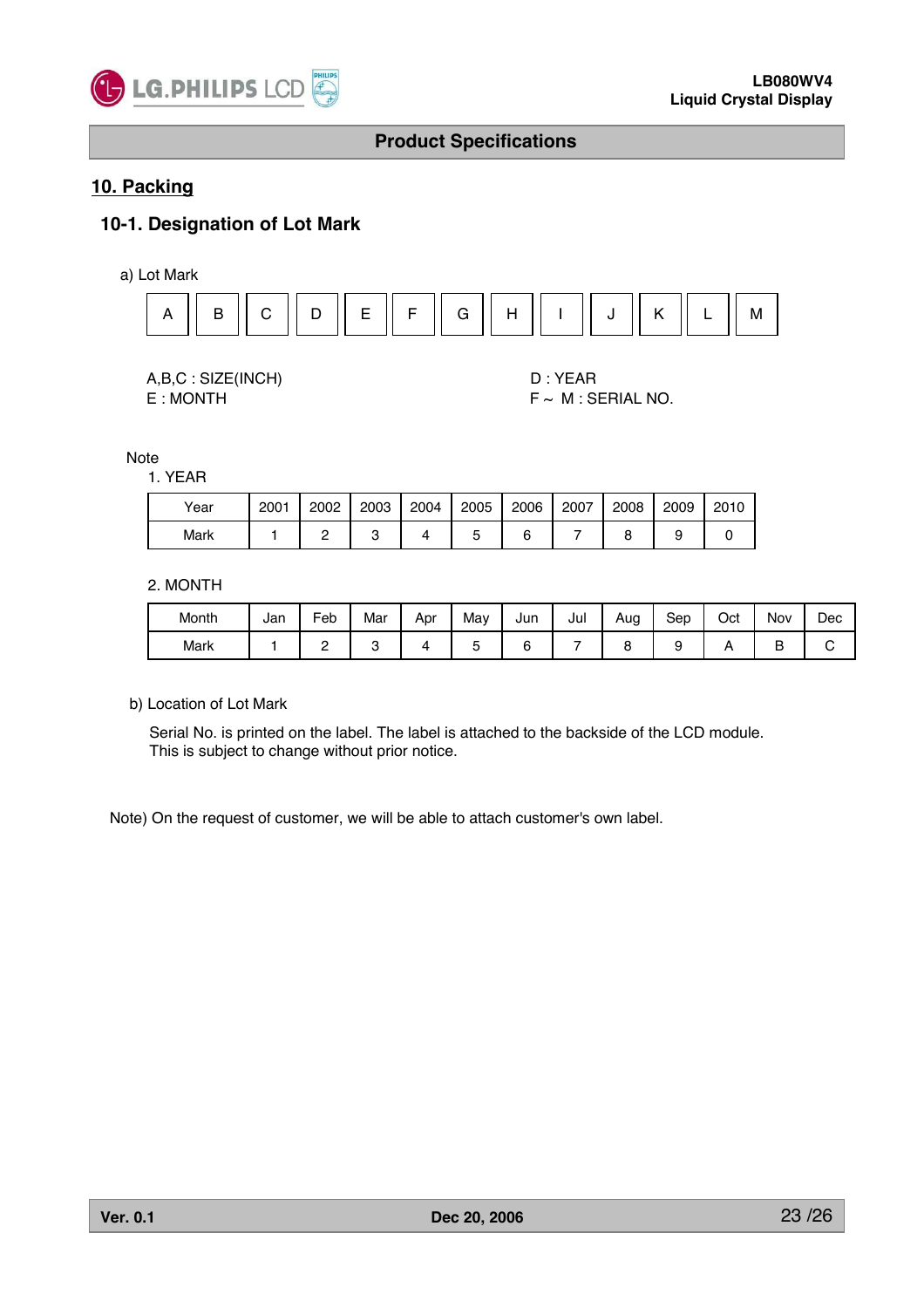

### **10-2. Packing Form**

- a) Package quantity in one box : 16 pcs
- b) Box Size : 333 x 282 x 280 (mm)

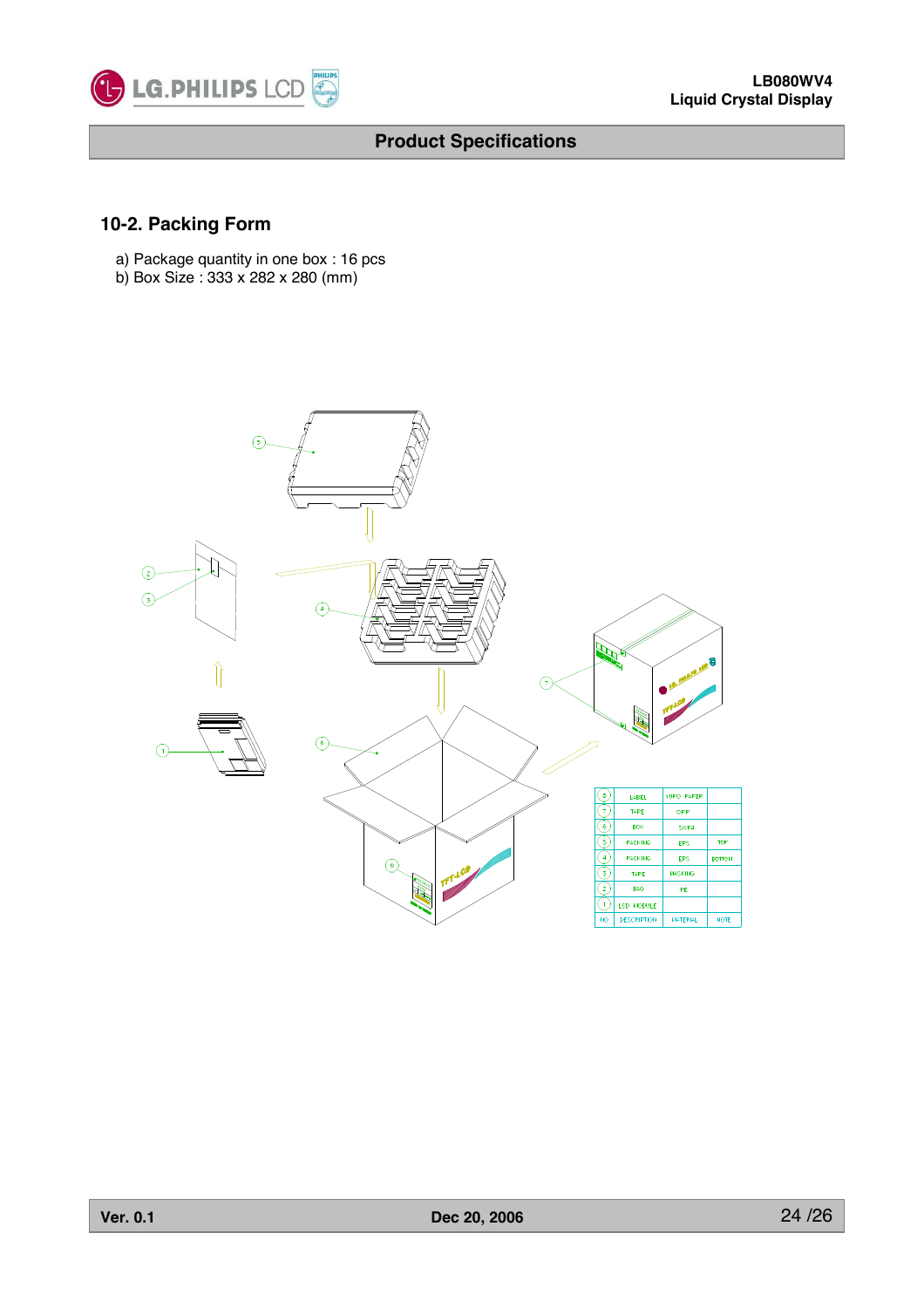

### **11. PRECAUTIONS**

Please pay attention to the following when you use this TFT LCD module.

### **11-1. MOUNTING PRECAUTIONS**

- (1) You must mount a module using holes arranged in four corners or four sides.
- (2) You should consider the mounting structure so that uneven force(ex. Twisted stress) is not applied to the module.

And the case on which a module is mounted should have sufficient strength so that external forces are not transmitted directly to the module.

- (3) Please attach a transparent protective plate to the surface in order to protect the polarizer.
- Transparent protective plate should have sufficient strength in order to the resist external forces. (4) You should adopt radiation structure to satisfy the temperature specification.
- (5) Acetic acid type and chlorine type materials for the cover case are not desirable because the former generates corrosive gas of attacking the polarizer at high temperature and the latter causes circuit break by electro-chemical reaction.
- (6) Do not touch, push or rub the exposed polarizers with glass, tweezers or anything harder than HB pencil lead. And please do not rub with dust clothes with chemical treatment. Do not touch the surface of polarizer for bare hand or greasy cloth.(Some cosmetics deteriorate the polarizer.)
- (7) When the surface becomes dusty, please wipe gently with absorbent cotton or other soft materials like chamois soaks with a small amount of Ethanol.
- (8) Wipe off saliva or water drops as soon as possible. Their long time contact with polarizer causes deformations and color fading.
- (9) Do not open the case because inside circuits do not have sufficient strength.
- (10) The metal case of a module should be contacted to electrical ground of your system.

### **11-2. OPERATING PRECAUTIONS**

- (1) Response time depends on the temperature.(In lower temperature, it becomes longer.)
- (2) Brightness depends on the temperature. (In lower temperature, it becomes lower.) And in lower temperature, response time(required time that brightness is stable after turned on) becomes longer.
- (3) Be careful for condensation at sudden temperature change. Condensation makes damage to polarizer or electrically contacted parts. And after fading condensation, smear or spot will occur.
- (4) When fixed patterns are displayed for a long time, remnant image is likely to occur.
- (5) Module has high frequency circuits. Sufficient suppression to the electromagnetic interference shall be done by system manufacturers. Grounding and shielding methods may be important to minimize the interference.